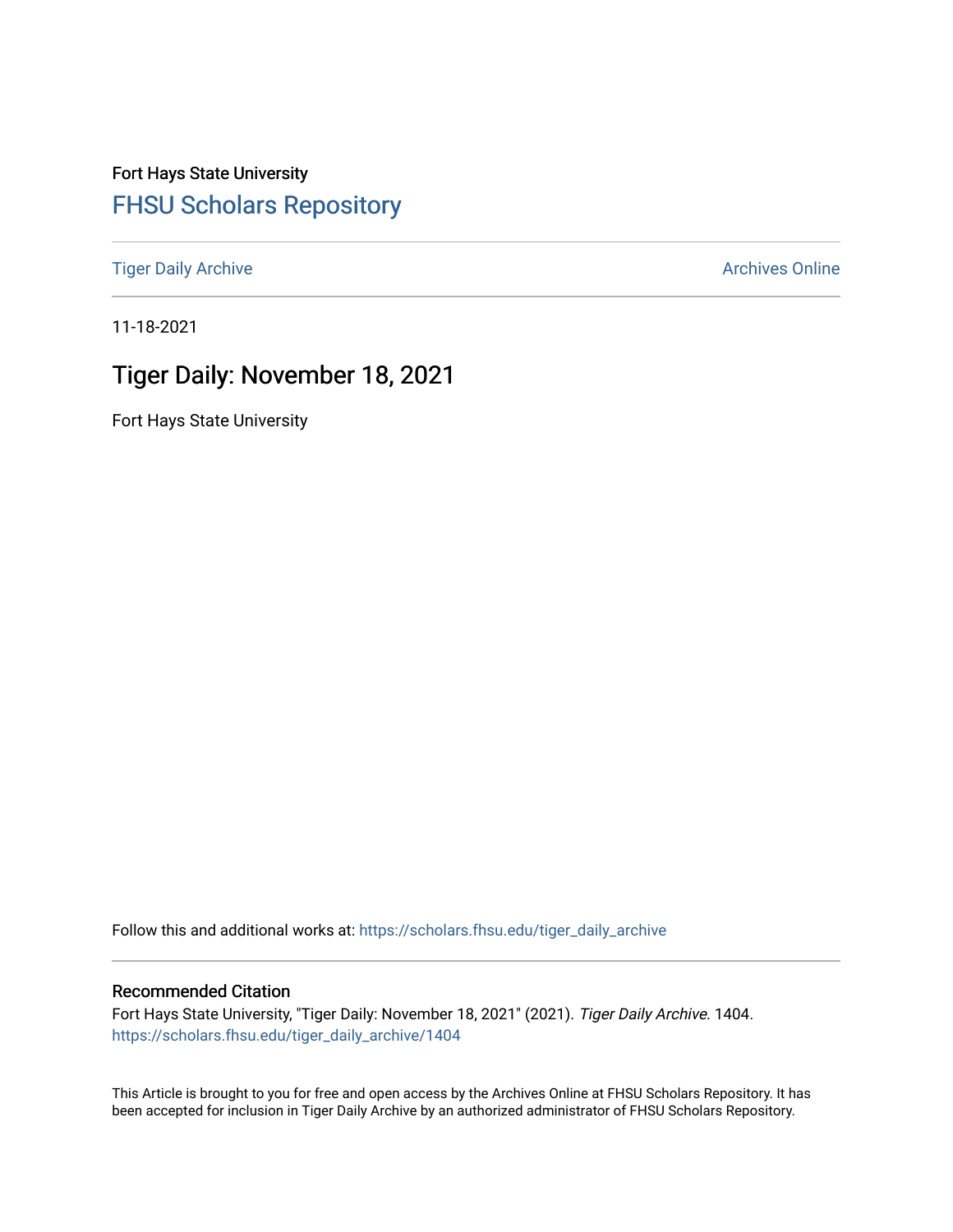**From:** Tiger Daily **Sent:** Thursday, November 18, 2021 10:02 AM **To:** Tiger Daily <TigerDaily@fhsu.edu> **Subject:** Tiger Daily [November 18, 2021]



### **ANNOUNCEMENTS**

- **[COVID-19 Updates](#page-2-0)**
- **[Calendar: Upcoming Professional Development Opportunities](#page-2-1)**
- **2021 MANDATORY [Security Awareness Training –](#page-3-0)** *Due THIS FRIDAY, [November 19, 2021](#page-3-0)*
- **[Call For Book Chapters: Implementing Diversity, Equity, Inclusion, and Belonging](#page-3-1)  [Management in Organizational Change Initiatives](#page-3-1)**
- **[Practice German with the Department of Modern World Languages](#page-3-2)**
- **[United Airfare Discount for December 2021 ~ Fall Commencement](#page-4-0)**
- **[KSBDC Upcoming Training Events](#page-4-1)**
- **[FHSU Student Massage Clinics](#page-4-2)**
- **[Fall 2021 Times Talks and Events](#page-5-0)**
- **[Tertulia Fall 2021 \(Spanish Coffee-Table\)](#page-5-1)**
- **[Distinguished Service Award Nominations Are Being Accepted!](#page-5-2)**
- **[Tuition Assistance Applications For 2022 Spring/Intersession Semester Due by](#page-6-0)  [December 3rd](#page-6-0)**
- **[Accepting Applications for FRE Funding Available for use in Spring 2022](#page-7-0)**
- **[Dickens' Carolers](#page-7-1)**
- **[Yoga and Mindfulness –](#page-7-2) New Location!**
- **[Videos Available from 11/2 TILTed Tech Mini-Conference:](#page-7-3) Accessibility for [Inclusive Instruction](#page-7-3)**
- **[International Education Week](#page-7-4)**
- **[Chartwells Thank-ful Food Donation](#page-8-0)**
- **[Fort Hays Honor Society Coat Drive](#page-8-1)**
- **[Times Talk Presenters Needed for Spring 2022!](#page-8-2)**
- **[Geography Awareness Week \(GAW\)](#page-8-3)**
- **GIS Day – [Wed. Nov. 17](#page-9-0)**
- **[GAW AWE-SOME KANSAS Challenge](#page-9-1) –** Entries due: Friday, November 19th
- **[Nominate Your Department for An OER Award By 12/17](#page-9-2)**
- **[Sabbatical Applications for AY 2022-2023 Due to Department Chairs Electronically By](#page-10-0)  [December 1](#page-10-0)**

### **EVENTS**

### **THIS WEEK/WEEKEND**

• **[Chartwells Thank-ful Event](#page-10-1) – TODAY; Lunch**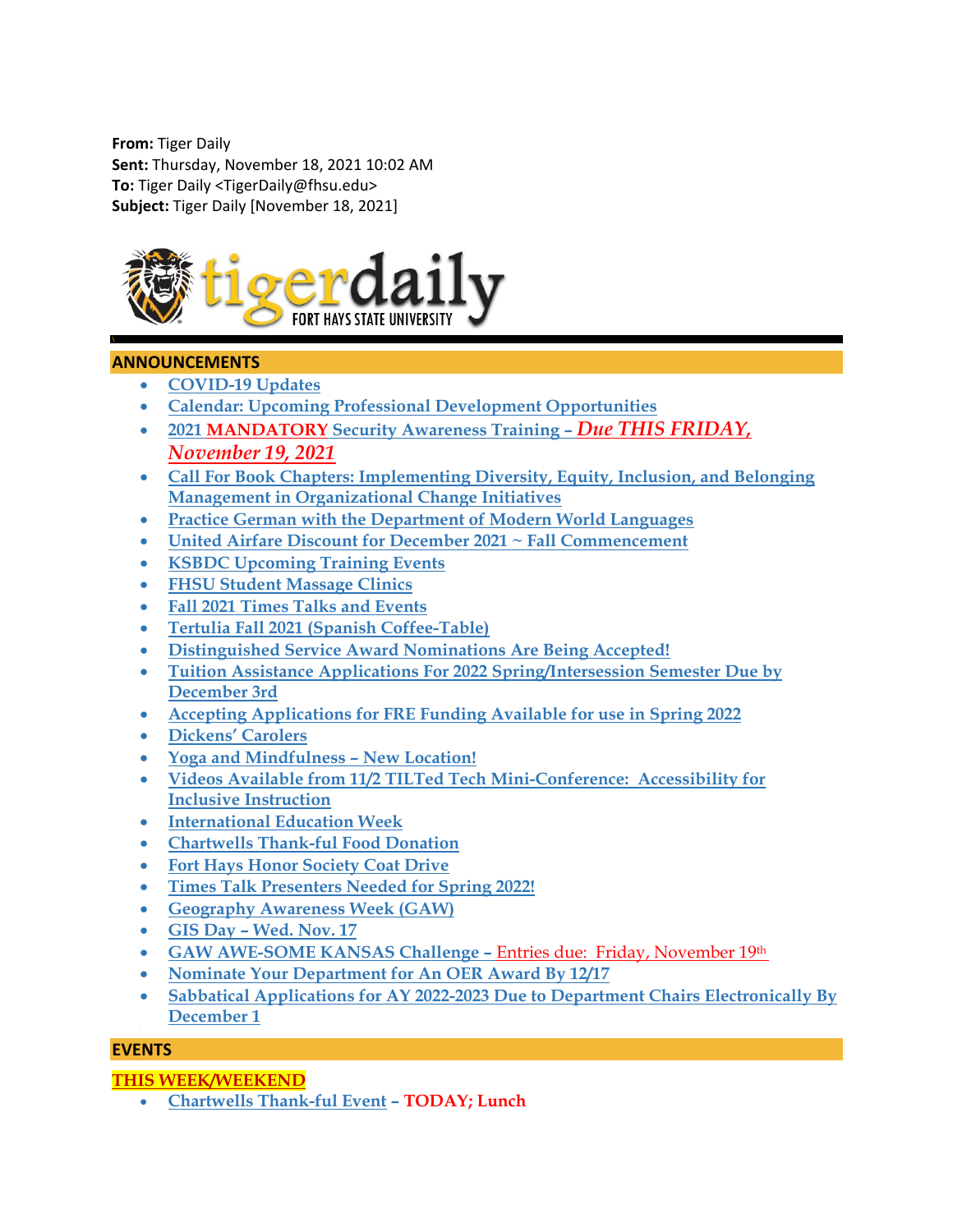- **[Library Dean Search](#page-10-2) - TODAY; 1:45pm – 2:30pm**
- **[AMS \(Academy of Math & Science\) Artists Behind the Art](#page-10-3) – TODAY; 3:30pm – 4:00pm**
- **[Bingo Sunday Hosted by Alpha Gamma Rho!](#page-11-0) - November 21; 2:00pm**

## **FUTURE EVENTS**

- **[Jana's Jewelry](#page-11-1) – November 29; 1:00pm – 3:00pm**
- **[Hispanic Film Festival](#page-11-2) - November 29; 6:00pm**
- **[FHSU Plymouth Schoolhouse Christmas Open House](#page-12-0) - November 30; 3:00pm – 4:30pm**
- **[CliftonStrengths Engaged](#page-12-1) – December 1 & 2; 9:00am – 12:00pm (Both days)**
- **[University Holiday Party and Service Awards Ceremony](#page-12-2) - December 3; 3:45pm**
- **32nd [Annual Fred P. Ruda Teaming Up for Tots](#page-12-3) - December 4; 9:00am – 1:00pm (come and go)**
- **[FHSU STEM-ED Student Chapter Annual Christmas Show: "Rudolph the Red-Nosed](#page-14-0)  [Reindeer"](#page-14-0) - December 4; 10:00am**

### **EMPLOYMENT OPPORTUNITIES**

- **[University Police Officer](#page-15-0)**
- **[Chartwells Marketing Specialist/Intern](#page-15-1)**
- **[Professional Advisor](#page-16-0)**
- **[Adjunct Instructors in the Department of Communication Studies](#page-17-0)**
- **[Assistant Director of Student Engagement](#page-18-0)**
- **[Coordinator of Student Engagement](#page-18-1)**
- **[Senior Administrative Assistant –](#page-19-0) Allied Health Department**
- **Custodian – [Residential Life](#page-19-1)**
- **[Human Resource Program Specialist](#page-20-0)**
- **[Custodian, Gross Coliseum](#page-20-1)**

#### **SHARE WITH STUDENTS**

- **[Student Employment Opportunities –](#page-21-0) Criminal Justice Department**
- **[Student Employment Opportunities-](#page-21-1) Student Ambassador**
- <span id="page-2-0"></span>• **[Dungeons and Dragon's Cantrip N' Fall Game Night](#page-21-2)**

### **ANNOUNCEMENTS**

### **COVID-19 Updates**

The [COVID-19 Response website](https://www.fhsu.edu/covid-19-response/index) is where we post the latest information about the pandemic, including a new COVID-19 Dashboard that is updated every Tuesday.

# <span id="page-2-1"></span>**Calendar: Upcoming Professional Development Opportunities**

Check out upcoming professional development opportunities! The TILT TigerLearn event calendar is your go-to for professional development at FHSU! Check it out here: [http://tigerlearn.fhsu.edu/events/.](http://tigerlearn.fhsu.edu/events/)

To provide faculty and staff with one easy place to see all professional development at FHSU, we're happy to include your event on the TigerLearn calendar. We can include links to your registration site, contact persons for questions, etc. Just contact [TILT-FacultyDev@fhsu.edu,](mailto:TILT-FacultyDev@fhsu.edu) and we'll add your event right away!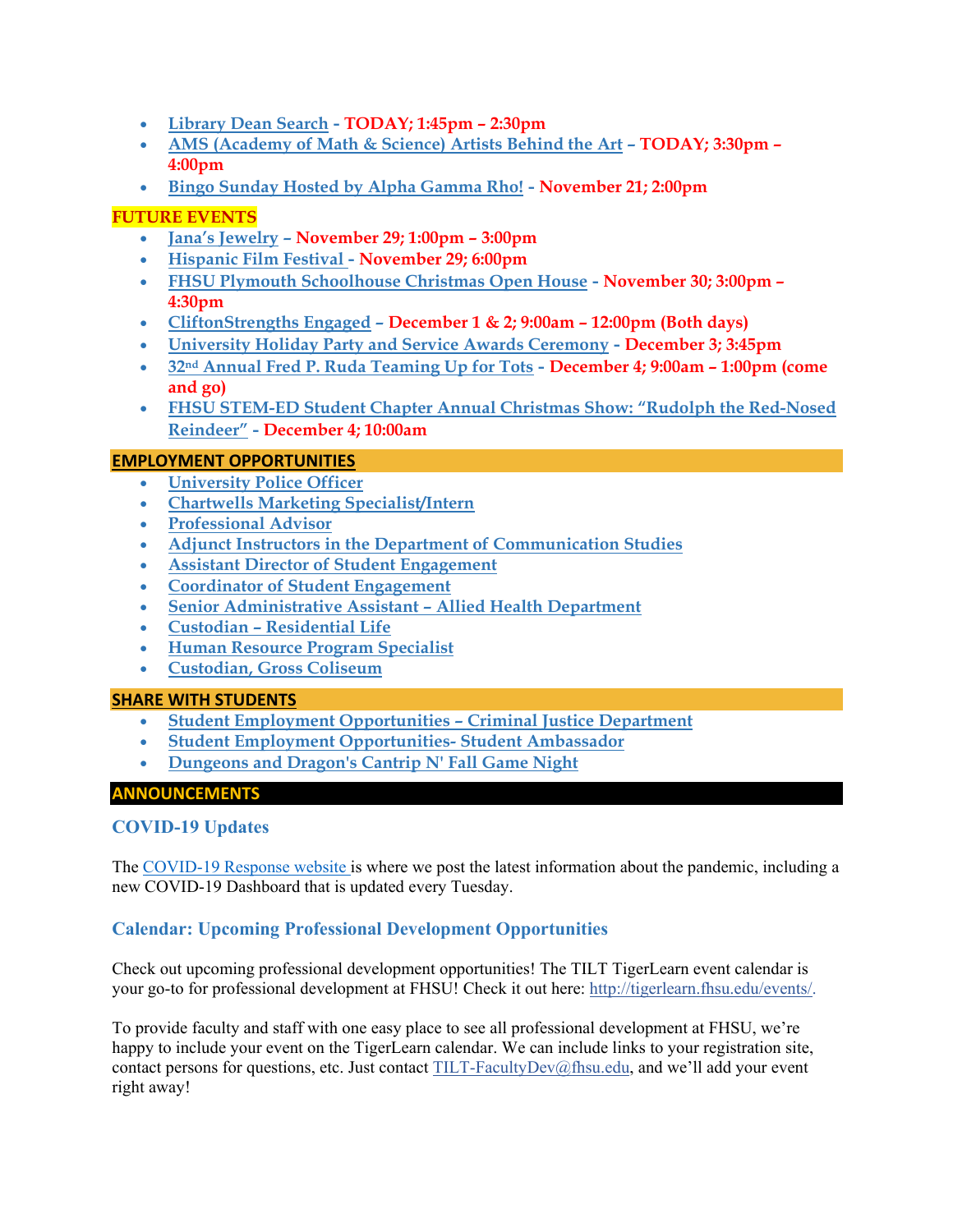# <span id="page-3-0"></span>**2021 MANDATORY Security Awareness Training -** *Due THIS FRIDAY, November 19, 2021*

It's time for our annual Security Awareness Training! Training takes 30-45 minutes and is **due on Friday, November 19, 2021**.

### **What you need to do:**

- 1. **Log in** to **[Security Awareness Training](https://adfs.fhsu.edu/adfs/ls/idpinitiatedsignon.aspx?LoginToRP=https://fhsu.litmos.com/integration/splogin)** with your TigerNetID username and password.
	- **Student employees and graduate assistants** must use their student employee TigerNetID (username ends in .se).
	- You can also find the link to the training site by going to [www.fhsu.edu](http://www.fhsu.edu/) and searching for "security awareness."
- 2. Click **"2021 - Defend the Fort, Cyber Edition"**.
- 3. Click **"Start this Course"** or **"Continue this Course"**.
- 4. You may complete all modules at once or break them up however you like. The module icons will change to green circles when a module is completed, and the circle in the upper right corner will show what percentage of the course is complete.
- 5. **Complete your training by November 19, 2021**.
- 6. When you have completed the course, click the "Achievements" link in the top navigation bar to download your certificate. The certificate is for your records only and does not need to be turned in to anyone.

#### **Need help?**

- Email securityawareness $@$ fhsu.edu
- Contact TigerTech [\(https://www.fhsu.edu/tigertech\)](https://www.fhsu.edu/tigertech)
- <span id="page-3-1"></span>• More info:<https://fhsu.edu/technology/security-awareness-training/>

### **Call For Book Chapters: Implementing Diversity, Equity, Inclusion, and Belonging Management in Organizational Change Initiatives**

Scholars and practitioners are invited to contribute to an edited book entitled, *Implementing Diversity, Equity, Inclusion, and Belonging Management in Organizational Change Initiatives.* Published by IGI Global. Researchers and practitioners are encouraged to submit on or before December 26, 2021, a chapter proposal of 1,000 to 2,000 words clearly explaining the mission of the proposed chapter. Be prepared to submit the full chapter with 2 days of proposal submission if submitted by this date. Questions can be directed to Dr. Abeni El-Amin, Assistant Professor, Robbins College of Business and Entrepreneurship, Fort Hays State University, [aelamin@fhsu.edu.](mailto:aelamin@fhsu.edu)

#### <https://www.igi-global.com/publish/call-for-papers/call-details/5513>

The focus of I*mplementing Diversity, Equity, Inclusion, and Belonging Management in Organizational Change Initiatives* is to analyze how leaders implement Diversity, Equity, Inclusion, and Belonging (DEIB) organizational change initiatives. The social and political changes of this era have created a climate change and fundamental shift in how businesses view the impact of DEIB in the workplace. Additionally, determined is how leaders make significant, sustainable changes utilizing communication abilities, envisioning, conflict management skills, servant leadership, and innovative DEIB initiatives.

# <span id="page-3-2"></span>**Practice German with the Department of Modern World Languages**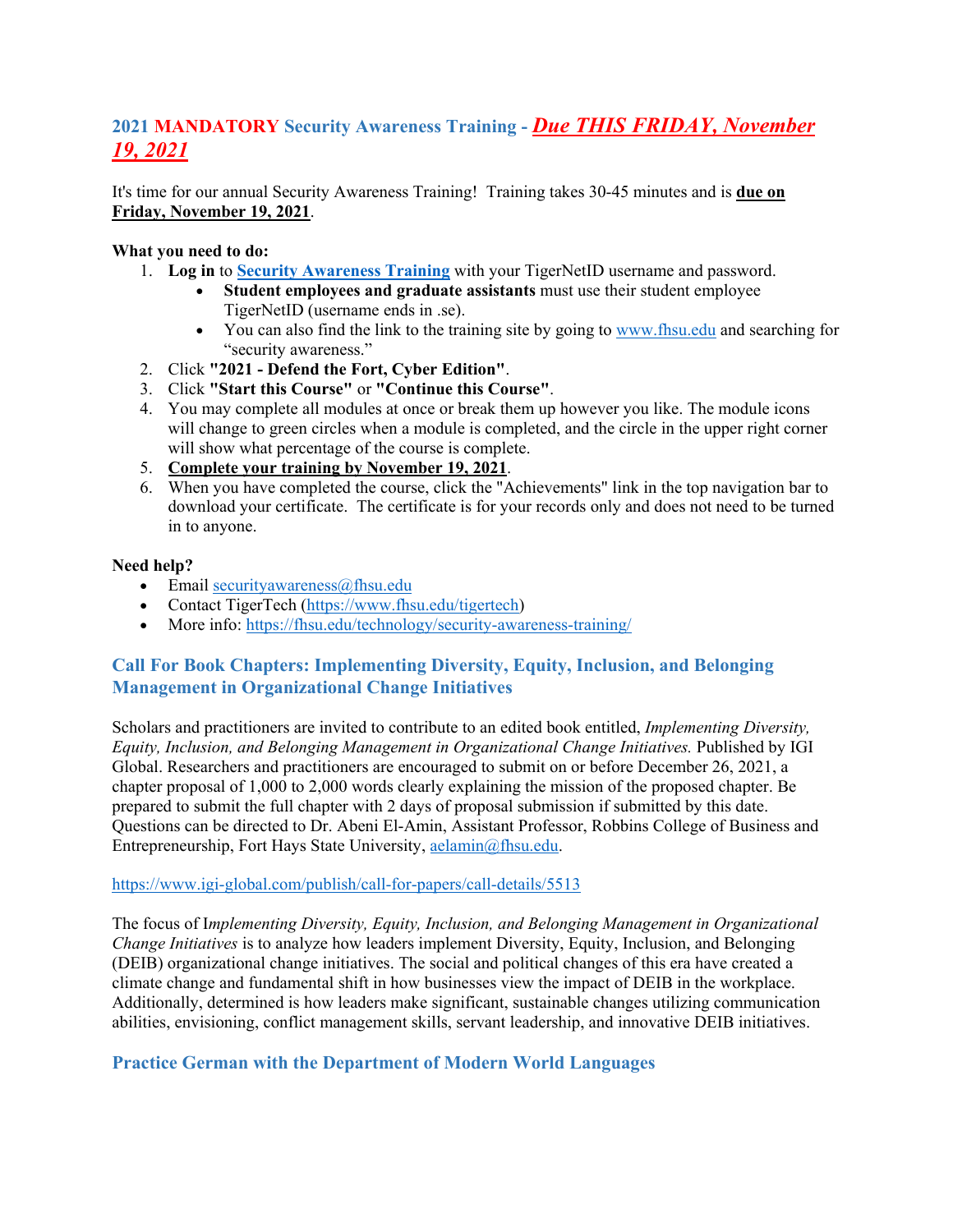Do you want to practice your German? Join us in Zoom for an informal conversation on the following dates:

November 18 and December 2.

Time: 4:00 to 5:00 pm

Zoom link: <https://fhsu.zoom.us/j/99785712439?pwd=eWU4aWo5MjZTZ3YwajlRekd6ekhaZz09>

*For more information, contact Dr. Giovani Lopez at [g\\_lopezlopez@fhsu.edu](mailto:g_lopezlopez@fhsu.edu) Department of Modern Languages* 

### <span id="page-4-0"></span>**United Airfare Discount for December 2021 ~ Fall Commencement**

We are pleased to partner with United Airlines for air travel to the FHSU December 2021 Commencement.

- To make flight reservations online please click on discount code ZJZS959019.
- MileagePlus members earn Premier Qualifying Dollars and miles for their travel.
- Dates of travel must occur between December 10 to December 25, 2021.
- Go to [www./united.com/meetingtravel](http://www./united.com/meetingtravel) and enter the above code.

You may also call United Meeting Reservation Desk at (800) 426–1122

- Monday Friday 7:00 a.m. 9:00 p.m. Central Time
- Saturday Sunday 7:00 a.m.  $5:00$  p.m. Central Time
- Booking fees are waived for Meeting reservations. International customers may contact their local

United Reservation Desk.

Questions, please contact Teresa L. Clounch at [tlclounch@fhsu.edu.](mailto:tlclounch@fhsu.edu)

### <span id="page-4-1"></span>**KSBDC Upcoming Training Events**

Using a mix of in-person and online events, the Kansas SBDC provides helpful tips & approaches on a wide variety of business topics.

Special Notes:

Make sure to visit our Video [Library](https://www.kansassbdc.net/ksbdc-webinars-vimeo) for recording of past webinars  $\&$  events.

Innovators/Inventors: Visit [www.KansasSBDC.net/Tech](https://www.kansassbdc.net/tech) for additional special events just for you!

#### **UPCOMING FREE WEBINARS:**

December 7th, 9:00 a.m. - **Retail Sales Tax [Workshop](https://zoom.us/webinar/register/WN_3HDcSFdxSgCZMNjUqkFHtQ)** December 9th, 9:00 a.m. - **Sales Tax [Construction](https://zoom.us/webinar/register/WN_NPC4PXvtTYmMakPkEsqQkA) Contractors**

### <span id="page-4-2"></span>**FHSU Student Massage Clinics**

Welcome to the Fall semester for the FHSU Massage Therapy Program. Our student massage clinics will begin October  $9<sup>th</sup>$ . Clinic will be held on campus this semester.

#### *Location: Memorial Union, lower level*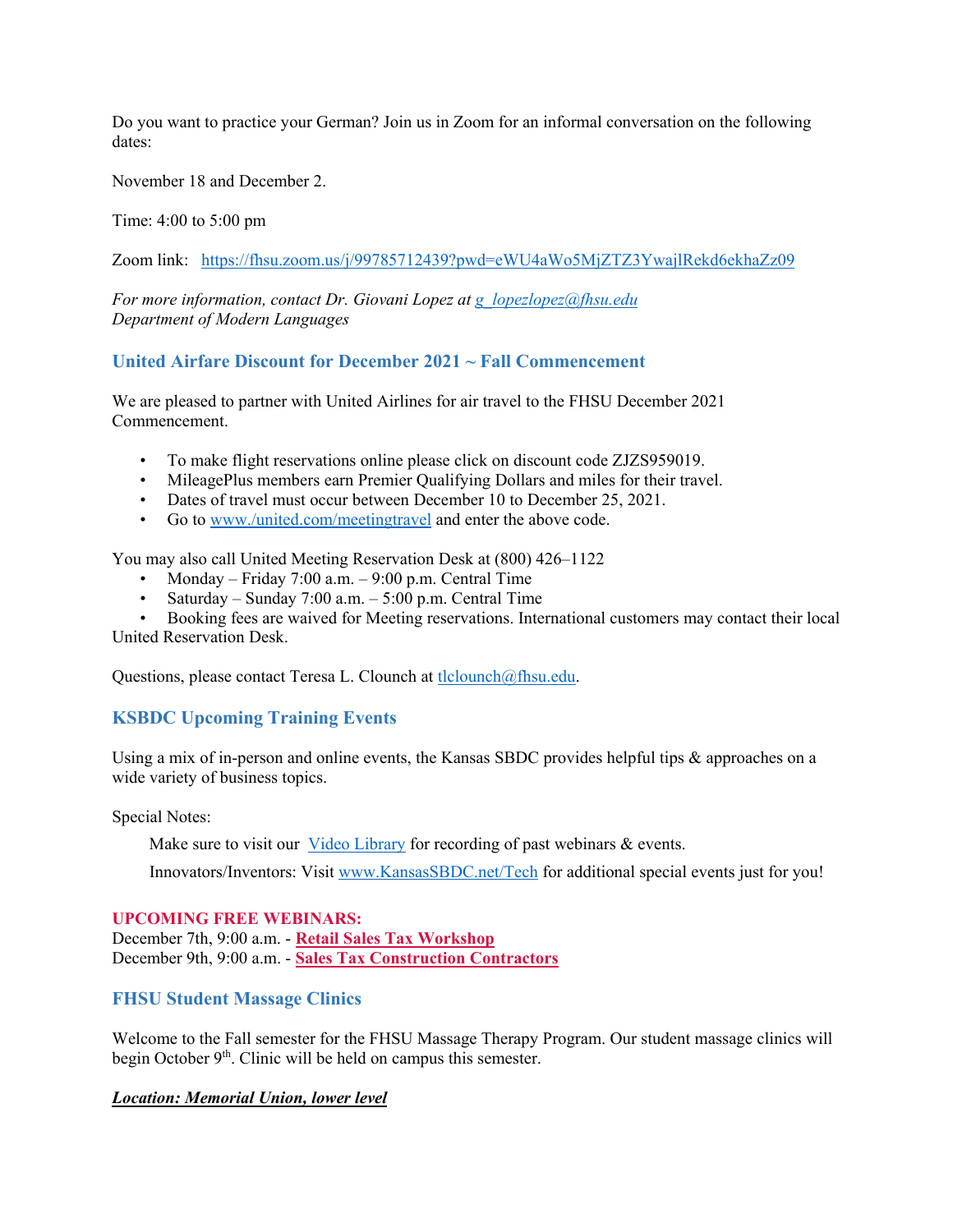We **ONLY** accept cash or check. **\$30.00** for a 1 hour session.

Click the link below to book your appointment: <https://www.fhsu.edu/hhp/Massage-Therapy/Book-an-Appointment/index>

Hope to see everyone soon!!

### <span id="page-5-0"></span>**Fall 2021 Times Talks and Events**

#### **November 30th**

Time: 12:00 to 1:00 PM Location: South Study Space Topic: Afghan Refugee Crisis Presenter: Dr. Christopher Olds

### <span id="page-5-1"></span>**Tertulia Fall 2021 (Spanish Coffee-Table)**

Tertulia will take place from 3:30-4:30 pm on Zoom ID <https://fhsu.zoom.us/j/97434239882?pwd=NGIwOFdSS0VPS2ZPdm56WUE2Tlc1UT09> on Thursdays September 16, October 14, October 28, and November 18, 2021. Bring your own beverage (coffee, tea, or favorite drink). For questions, please contact Dr. Espino-Bravo: [c\\_espinobravo@fhsu.edu](mailto:c_espinobravo@fhsu.edu)

*Sponsored by the Modern Languages Department.*

### <span id="page-5-2"></span>**Distinguished Service Award Nominations Are Being Accepted!**

#### FHSU Family,

The Distinguished Service Award Committee has opened nominations for the 2021 Distinguished Service Awards. One "President's Distinguished Service Award" will be awarded to a University Support Staff (USS) member and one to an Unclassified Professional Staff (UPS) member. Each awardee will receive a certificate and check for \$500.

Also, the Les and Elizabeth Griffin Outstanding Service Awards were created to recognize the exceptional and dedicated staff who support daily Food Service and Facilities operations at FHSU.

There are three categories:

- 1. Current FHSU Employee
- a. Employed within Facilities Operations, either USS or UPS.

b. Has been employed by FHSU, full-time or part-time, for at least three years (must have at least three years of service as of July 1 of the nominating year).

c. Has not previously received this award in the last five years.

d. Will receive a certificate and a \$500 check.

2. FHSU Student

a. A current full-time student at FHSU.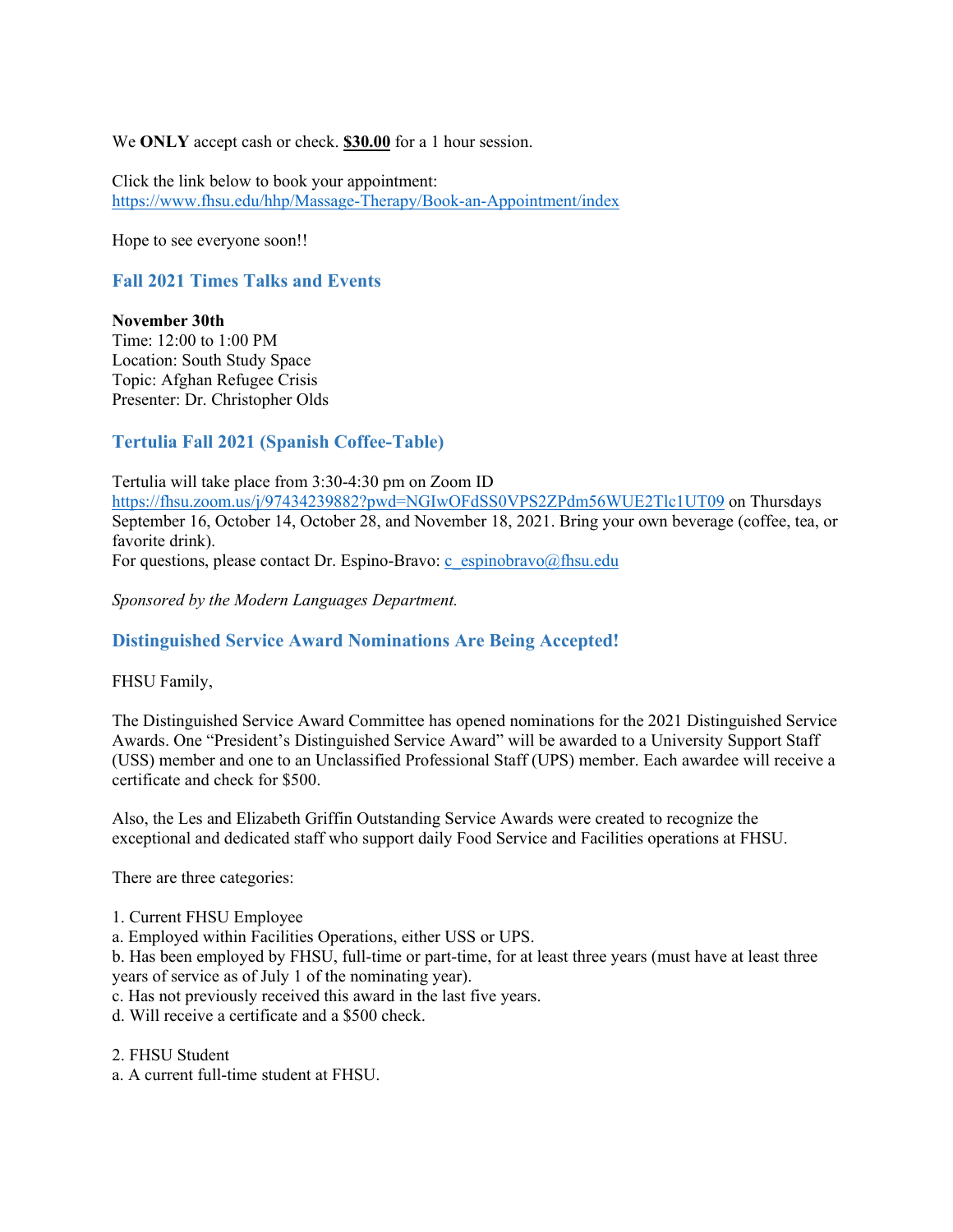b. Employed as a student employee within Facility Operations/Physical Plant or Chartwells-FHSU Food Service.

c. Has been employed as a student employee by FHSU for a period of at least one year as of July 1 of the nominating year and enrolled as a full-time student for the upcoming academic year.

d. Has not previously received this award.

e. Will receive a certificate and a \$250 check (two awards will be given, one for Food Services and one for Facility Operations).

3. FHSU Food Services Employee

a. Currently employed at Chartwells-FHSU food service providing services for FHSU students, staff, faculty and/or University guests.

b. Has been employed at Chartwells-FHSU food services providing services for FHSU for a period of at least three years as of July 1 of the nominating year.

c. Has not previously received this award in the last five years.

d. Will receive a certificate and a \$500 check.

The policies/guidelines and nomination forms can be found on the Human Resource webpage under the Resources tab.

The link is [www.fhsu.edu/humanresourceoffice/Resources/.](http://www.fhsu.edu/humanresourceoffice/Resources/) We also have new online forms this year that you can submit your nominations.

The Distinguished Service Award nomination form is available here: <https://webapps.fhsu.edu/award/distinguishedservice.aspx>

And, the Les and Elizabeth Griffin Outstanding Service Awards nomination form is available here: <https://webapps.fhsu.edu/award/griffinfamily.aspx>

Nominations are open and will be accepted until end of the day on November 19, 2021. Please follow the guidelines carefully and electronically submit your nominations to Shannon Lindsey, Human Resources Director. All awards will be announced during 2022 Winter Convocation.

Please contact Shannon Lindsey, at [sdlindsey@fhsu.edu,](mailto:sdlindsey@fhsu.edu) in Human Resources if you have any questions. The DSA Committee appreciates your time in nominating deserving FHSU employees.

Take care. *Teresa L. Clounch, Chair Distinguished Service Award Committee*

### <span id="page-6-0"></span>**Tuition Assistance Applications For 2022 Spring/Intersession Semester Due by December 3rd**

Fort Hays State University provides Tuition Assistance for Fall, Spring and Summer semesters for benefit eligible employees, their spouses, and dependents of employees (participants are required to pay all applicable fees). The definition of each eligible group is provided in the Tuition Assistance Policy (link below), along with the general eligibility criteria. Please contact the Human Resource Office with questions regarding eligibility or the Financial Assistance Office for questions regarding the awarding of benefit.

Please follow the provided link to review the program guidelines and applications.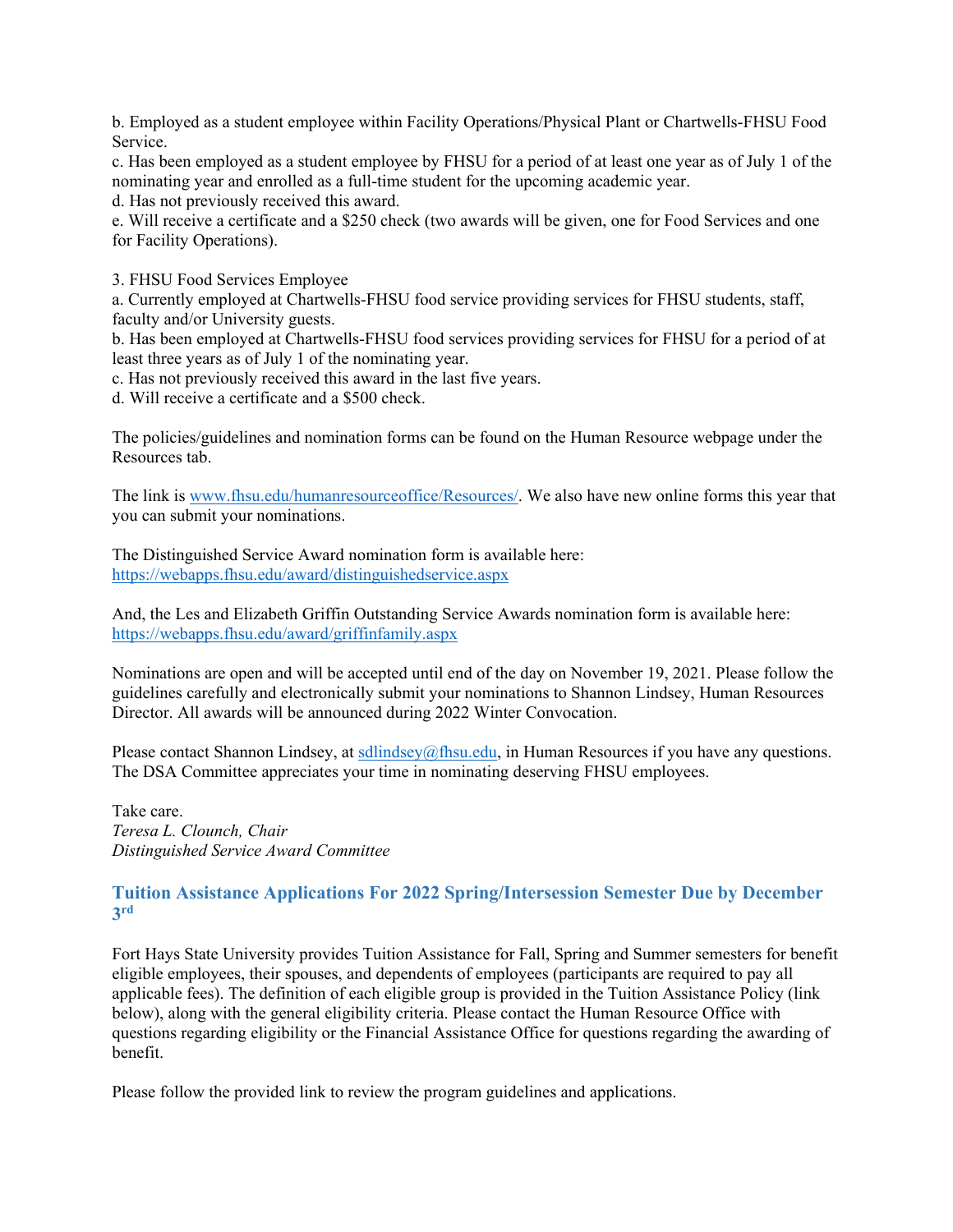<https://www.fhsu.edu/humanresourceoffice/Other-Benefits/>

### <span id="page-7-0"></span>**Accepting Applications for FRE Funding Available for use in Spring 2022**

We are pleased to announce a funding opportunity for a **one-time extension of the Faculty Research Experience (FRE) grant program**. The funding currently available may be used in the spring of 2022 and will provide seed money to support faculty in getting started with a research project.

All current full-time Fort Hays State University faculty who have either *not* received FRE funding or were *not* funded in Year 2 of this grant program are eligible to apply. **Eligible individuals may apply for funding for up to \$2,500.** Please see below for submission details and deadline.

**Submission Details**:<https://fhsu.infoready4.com/CompetitionSpace/#competitionDetail/1854830> **Submission Deadline**: **November 29th, 2021 (by 11:59pm CST)**

Questions? Please contact Whitney Whitaker [\(wkwhitaker@fhsu.edu\)](mailto:wkwhitaker@fhsu.edu)

### <span id="page-7-1"></span>**Dikens' Carolers**

All FHSU Students, Faculty, and Staff who love to SING carols are invited to join the DICKENS CAROLERS for the caroling season. We have just a couple gigs now and more to come after break, I'm sure. Caroling music is provided....We NEVER practice - just dress Christmas-y and come sing!

TO JOIN US….send me an email, and I'll add you to the list to receive notifications!

*Dr. Terry Crull 785-639-3200* [tacrull@fhsu.edu](mailto:tacrull@fhsu.edu)

#### <span id="page-7-2"></span>**Yoga and Mindfulness – New Location!**

**Yoga on the Lawn**, now **Yoga and Mindfulness,** hosted by Health and Wellness Services (formerly the Kelly Center) and the Tiger Fitness Center (formerly the Wellness Center) will now be held indoors.

Please join us for a restorative yoga session **in the Dance Room in Cunningham Hall** each Tuesday evening from 5:30-6:30pm. You may bring your own yoga mat or we'll have some for you to use. A free FHSU yoga mat or \$5 Starbucks gift card will be available to attendees who complete our survey!

### <span id="page-7-3"></span>**Videos Available from 11/2 TILTed Tech Mini-Conference: Accessibility for Inclusive Instruction**

The videos and presentations from the TILTed Tech Mini-Conference are now available here: <https://bit.ly/Nov2TILTedVid>

#### <span id="page-7-4"></span>**International Education Week**

International Education Week (IEW) is an opportunity to celebrate the value of international education and exchange worldwide. The International Student Services Office will host a series of in-person and virtual celebrations showcasing an array of events & activities to highlight our FHSU international students, exchange students, and students who have studied abroad the week of November 15 - 18.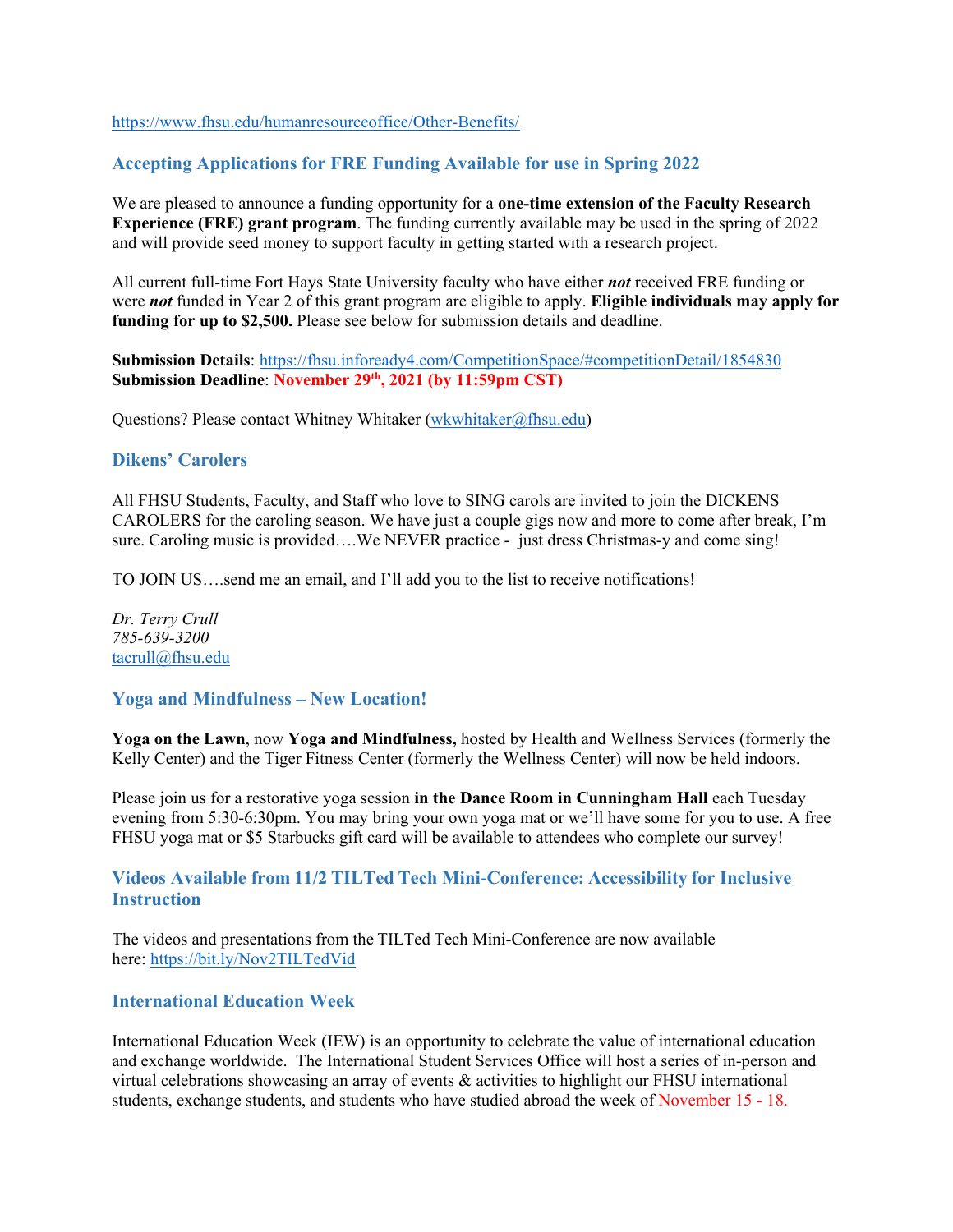For a full list of events and activities, please visit our web site at <http://www.fhsu.edu/international/programs/> and click on the International Education Week link.

Please join us in celebrating our FHSU international & exchange students!

please visit our **SOCIAL MEDIA SITES FACEBOOK** at [www.facebook.com/FHSUISS/](http://www.facebook.com/FHSUISS/) **TIGERLINK** Events at [https://tigerlink.fhsu.edu](https://tigerlink.fhsu.edu/) **INSTAGRAM** at @fhsu international

*Marnie Kohl International Student Services Office*

#### <span id="page-8-0"></span>**Chartwells Thank-ful Food Donation**

Chartwells is hosting Thankful for the month of November!

Join us in donating canned goods and other non-perishable items to the Fort Hays State Food Pantry and the Hays Food Bank. Donations can be made at the McMindes Café from now until November  $30<sup>th</sup>$ . Each person that donates will receive a Starbucks coffee voucher for one free 16oz brewed coffee!

#### <span id="page-8-1"></span>**Fort Hays Honor Society Coat Drive**

The Fort Hays Honor Society is hosting a coat drive from November 1-December 3. We will be accepting coats, hats, gloves, scarves, and any other warm clothing items. Drop-off locations include: Memorial Union, McMindes Hall, Breathe Coffee House, Celebration Community Church, and Catholic Campus Center.

Please contact  $\underline{fhhs.fhsu@gmail.com}$  with any questions.

#### <span id="page-8-2"></span>**Times Talk Presenters Needed for Spring 2022!**

ADP is looking for Times Talk presenters for Spring 2022! This is open to both students and faculty. Times Talks are roughly 45-minute presentations. Although Times Talks can be given over any subject, we do request that Times Talk be relevant to a New York Times article published in the last 3 years and are within one of the following areas: promoting civic or political engagement, civil discourse, or providing information on a specific social or political issue.

If you have any questions or would like to present, please contact ekburrows.se $@$ fhsu.edu or [sggarrison@fhsu.edu.](mailto:sggarrison@fhsu.edu)

#### <span id="page-8-3"></span>**Geography Awareness Week (GAW)**

Each year, over 100,000 Americans actively participate in [Geography Awareness Week.](http://nationalgeographic.org/education/programs/geographyawarenessweek/) Established by Presidential proclamation over 30 years ago, this annual public awareness program organized by [National](http://education.nationalgeographic.com/education/?ar_a=1)  [Geographic Education Programs](http://education.nationalgeographic.com/education/?ar_a=1) (NGEP) encourages citizens young and old to think and learn about the interconnectedness of our world.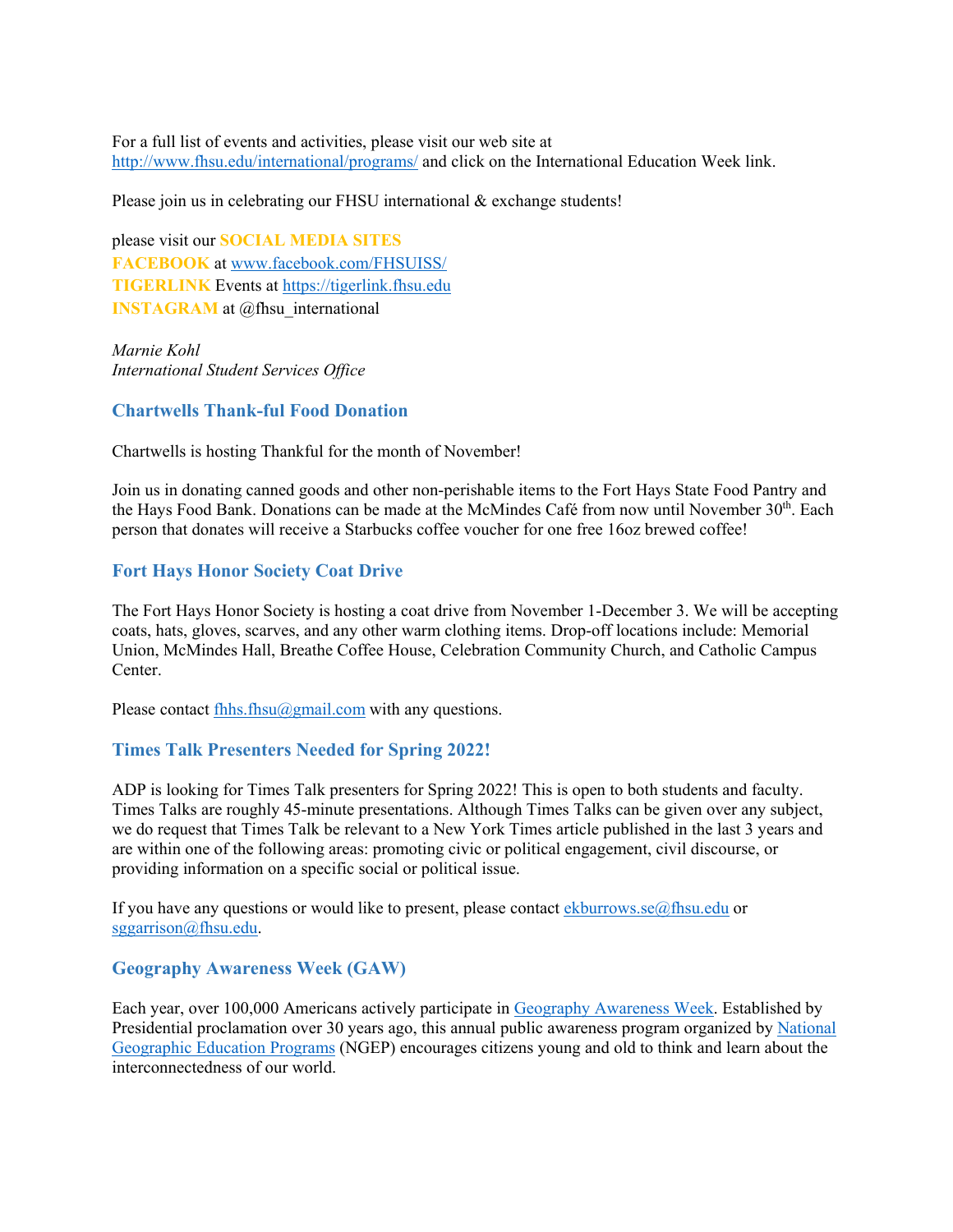At FHSU the Department of Geosciences is hosting a series of in-person and virtual participation events to engage an awareness of the geography that is all around throughout the week of November 15-19.

Monday – Check out our table in the Memorial Union Tuesday – Check out our website to see if you can answer our city riddles Wednesday – Learn more about GI[S https://www.fhsu.edu/geo/events/GISDay/](https://www.fhsu.edu/geo/events/GISDay/) Thursday – Join us for a cultural dinner Friday – Meet our Challenge and show us AWE-SOME KANSAS

For a full list of events and activities, please visit our web site at<https://www.fhsu.edu/geo/events/GAW/>

Please join us in celebrating Geography Awareness Week!

*Department of Geosciences [geosciences@fhsu.edu](mailto:geosciences@fhsu.edu)*

#### <span id="page-9-0"></span>**GIS Day – Wed. Nov. 17**

Learn more about Geographic Information Systems (GIS) and how it impacts your daily life. GIS has many useful applications including city management, hazards management, transportation, population impacts, analyzing medical data, and much more. Help us celebrate GIS Day by attending one of our presentations.

For a full list of presentations, please visit our web site at<https://www.fhsu.edu/geo/events/GISDay/>

*Department of Geosciences [geosciences@fhsu.edu](mailto:geosciences@fhsu.edu)*

### <span id="page-9-1"></span>**GAW AWE-SOME KANSAS Challenge -** Entries due: Friday, November 19th

As part of Geography Awareness Week we want challenge you to locate some awe-inspiring natural features in Kansas. Identify an inspiring landscape, canyon, water feature, cave, natural arch, or anything naturally formed, and learn more about the geoscience behind it.

Then share it's story in your own creative way - essay, artwork, photograph, song, video, etc. Provide your AWE-SOME KANSAS created story item to the Department of Geosciences no later than Nov. 19th to be displayed following Fall Break.

Shared creations can be delivered in person to Tomanek Hall 233 or emailed to geosciences  $\omega$  fhsu.edu. Notice: only finished quality and appropriate submissions will be put on display or shared on department digital media.

*Sponsored by the Department of Geosciences*

#### <span id="page-9-2"></span>**Nominate Your Department for An OER Award By 12/17**

The Open Educational Resources (OER) Committee is offering three \$500 OER Awards to recognize departments that are making significant progress in reducing course material costs for students by using OER and other zero-cost course materials. To learn more or to nominate a department, visit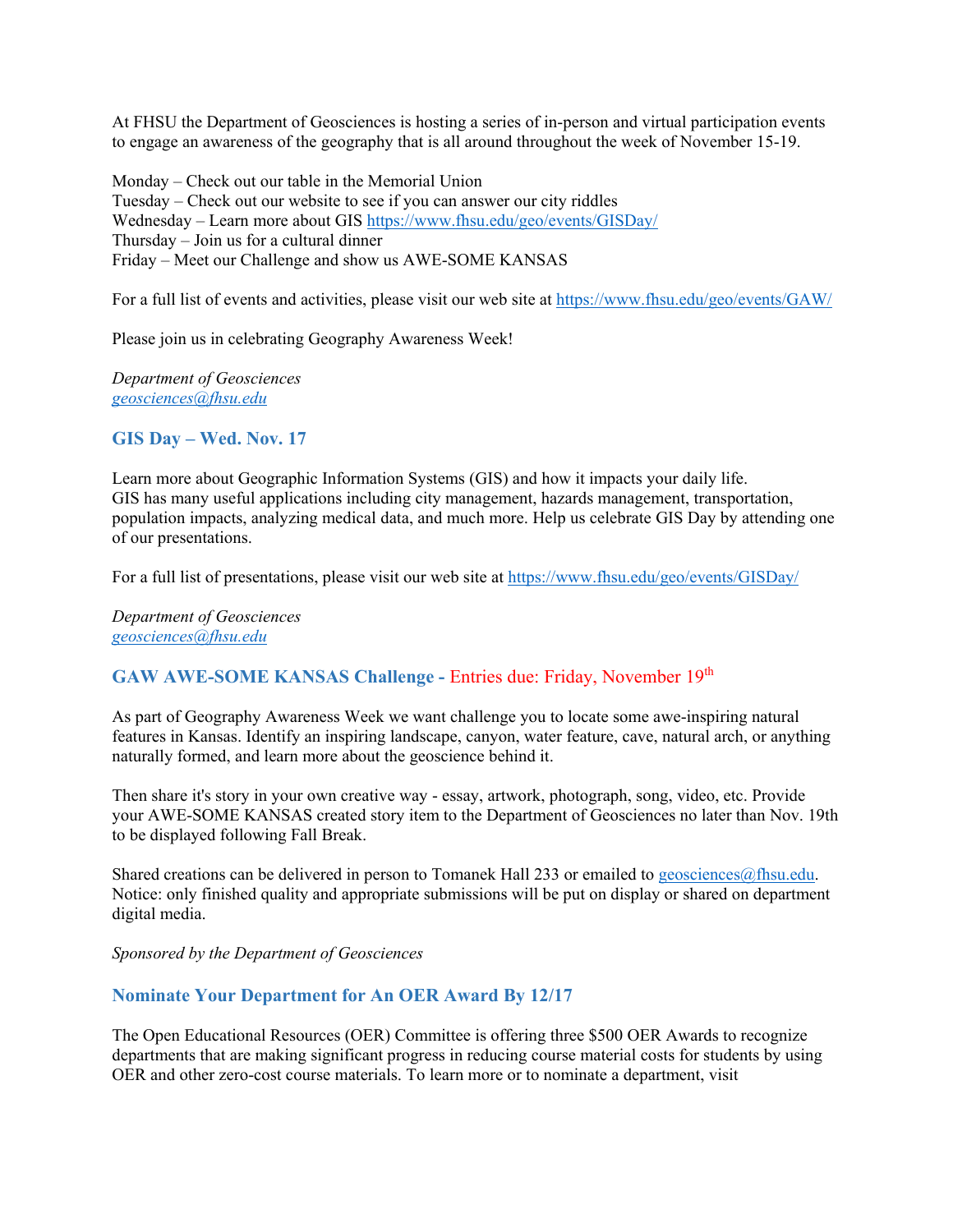[https://forms.gle/hFLx7Q2LBUqFkfr98.](https://forms.gle/hFLx7Q2LBUqFkfr98) Nominations may be made by students, staff, or faculty from within or outside the department.

### <span id="page-10-0"></span>**Sabbatical Applications for AY 2022-2023 Due to Department Chairs Electronically By December 1**

The sabbatical process is accessed through Lotus Notes Workspace: Sabbatical *(not web-based)* Please contact the Office of the Provost if you have any questions regarding accessing or completing the application form.

Sabbatical leave information is available in the [AAUP MOA, page 64](https://www.fhsu.edu/fhsu-aaup/moa-2020.pdf) and the Faculty and Unclassified Staff Handbook, [Chapter 5 Leaves](https://www.fhsu.edu/academic/provost/handbook/ch_5_leaves/)

#### **EVENTS**

<span id="page-10-1"></span>**Chartwells Thank-ful Event** Thursday, November 18<sup>th</sup>; Lunch McMindes Café and/or Memorial Union, Tiger Market

Chartwells is also hosting the Thank-ful Event on Thursday November 18<sup>th</sup> at lunch for all students and faculty. Come and share some great food with friends at our Thanksgiving table. Can't make it to McMindes? Stop by the Tiger Market in the Memorial Union and grab a bite at our Thankful lunch station!

<span id="page-10-2"></span>**Library Dean Search** Thursday, November  $18<sup>th</sup>$ ;  $1:45<sub>pm</sub> - 2:30<sub>pm</sub>$ Memorial Union Ballroom

We will be interviewing our final candidate for the Dean of Library Services. I am sending the schedule over the next three weeks as an invitation for you to attend and participate in the candidate presentations to the campus. As customary with on-campus visits, a redacted vita will be made available through a shared directory 24 hours prior to the visit.

The Presentation and Campus Forum will be a hybrid presentation in the Memorial Ballroom and through the web on the indicated dates and times. For those not able to attend in person the presentation will be streamed with a link provided to post questions for the candidate. Detailed information will be made available with the release of the vita.

The Presentation and Forum is open to ALL faculty, staff, and students.

Candidate #2 Presentation: Thursday, November 18, 2021, 1:45pm to 2:30pm, Memorial Union Ballroom

Thank you in advance for your participation in this important process of determining the future leadership at Forsyth Library.

<span id="page-10-3"></span>**AMS (Academy of Math & Science) Artists Behind the Art** Thursday, November  $18<sup>th</sup>$ ;  $3:30pm - 4:00pm$ Forsyth Library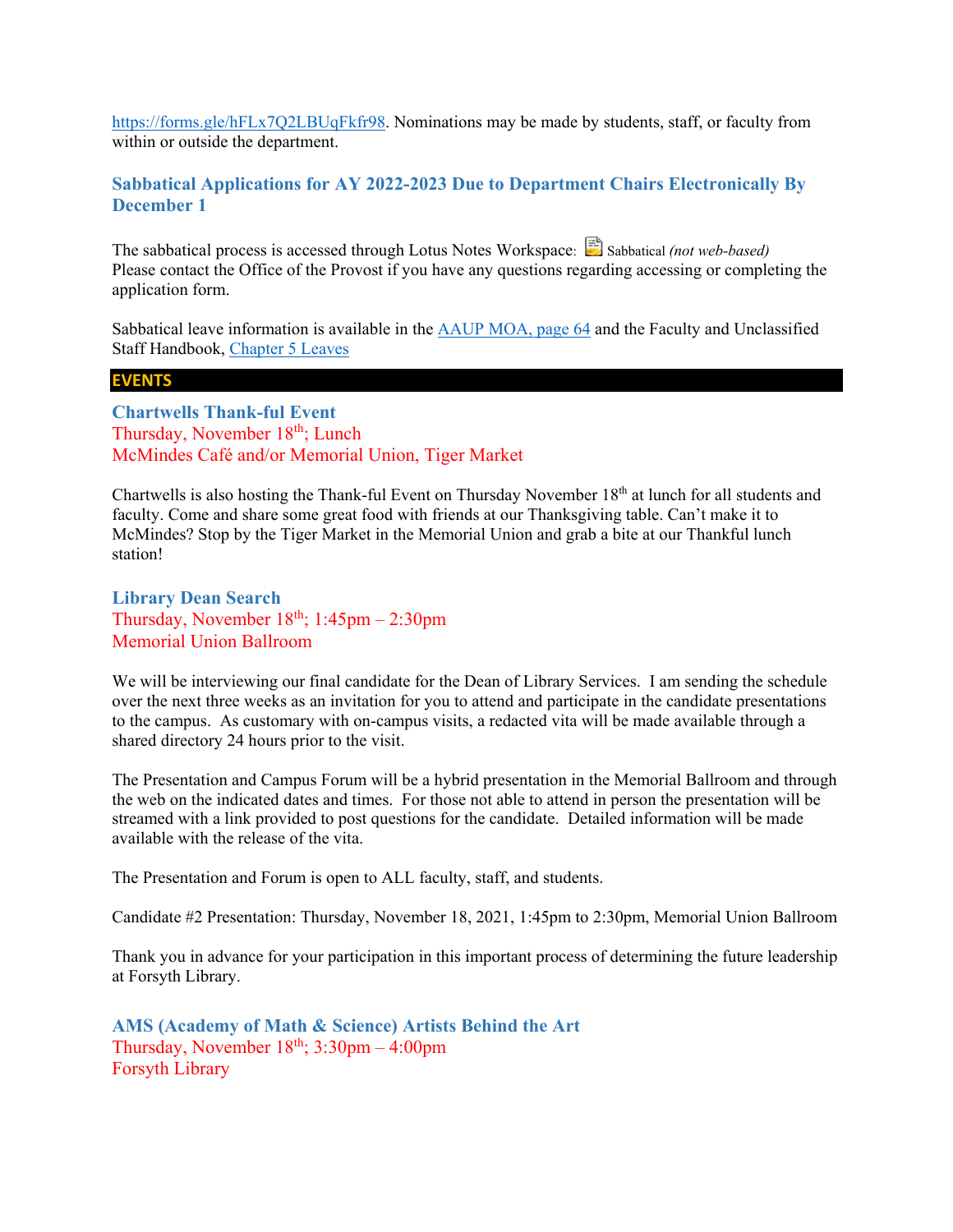All week long our FHSU AMS (Academy of Math & Science) students will have their artwork and research projects on display in the Forsyth Library. Join us at 3:30pm on November 18<sup>th</sup> to meet the students who have worked hard on their pieces and talk with them about what they have created and learned. Come support your fellow students and expand your knowledge. interests in traveling abroad.

For a full list of events and activities, please visit our web site at <http://www.fhsu.edu/international/programs/> and click on the International Education Week link.

Please join us in celebrating our FHSU international students!

*Marnie Kohl International Student Services Office*

<span id="page-11-0"></span>**Bingo Sunday Hosted by Alpha Gamma Rho!** Sunday, November  $21<sup>st</sup>$ ; 2:00pm The Press, 230 E. 8<sup>th</sup> Street, Hays, KS

Alpha Gamma Rho is hosting bingo at The Press on Sunday at 2pm. Cards are available starting at 1:30. We have a \$500 JACKPOT and so many other cash prizes! Concessions will be available. If you have any questions please contact Logan Kramer at (913)-360-2982

<span id="page-11-1"></span>**Jana's Jewelry** November  $29<sup>th</sup>$ ; 1:00pm – 3:00pm Memorial Union, Stouffer Lounge

Volunteer with Tigers in Service on November 29th from 1-3pm in Stouffer Lounge in the Memorial Union to create domestic violence awareness bracelets for Jana's Campaign. Each bracelet will be made with an attached domestic violence resource card for the Jana's Campaign team of Prevention Educators to pass out to middle and high school students when they provide presentations at their schools. Each bracelet made will be worth 15 minutes of service! This will be a come and go event. Please stop by to help spread awareness for domestic violence and gain some service hours!

<span id="page-11-2"></span>**Hispanic Film Festival** Monday, November 29<sup>th</sup>; 6:00pm Albertson Hall, Room 169 Movie: Diarios de motocicleta (The Motorcycle Diaries) (2004) Director: Walter Salles

**The FHSU and Hays Community are invited to view** *Diarios de motocicleta (The Motorcycle Diaries***) (2004)***,* **directed by Walter Salles, at the Department of Modern Languages Annual Hispanic Film Festival on November 15, 2021 at 6:00 PM, in Albertson Hall, room 169.**

The FHSU and Hays Community are invited to view *Diarios de motocicleta (The Motorcycle Diaries*) (2004), directed by Walter Salles, at the Department of Modern Languages Annual Hispanic Film Festival on **November 15, 2021 at 6:00 PM, in Albertson Hall, room 169.** 

The Department of Modern Languages along with our historical sponsors, The Program for Cultural Cooperation between Spanish Ministry of Cultures and United States Universities, and The FHSU Conversation with Diversity Project, are proud to be able to present this monthly film series throughout the academic year.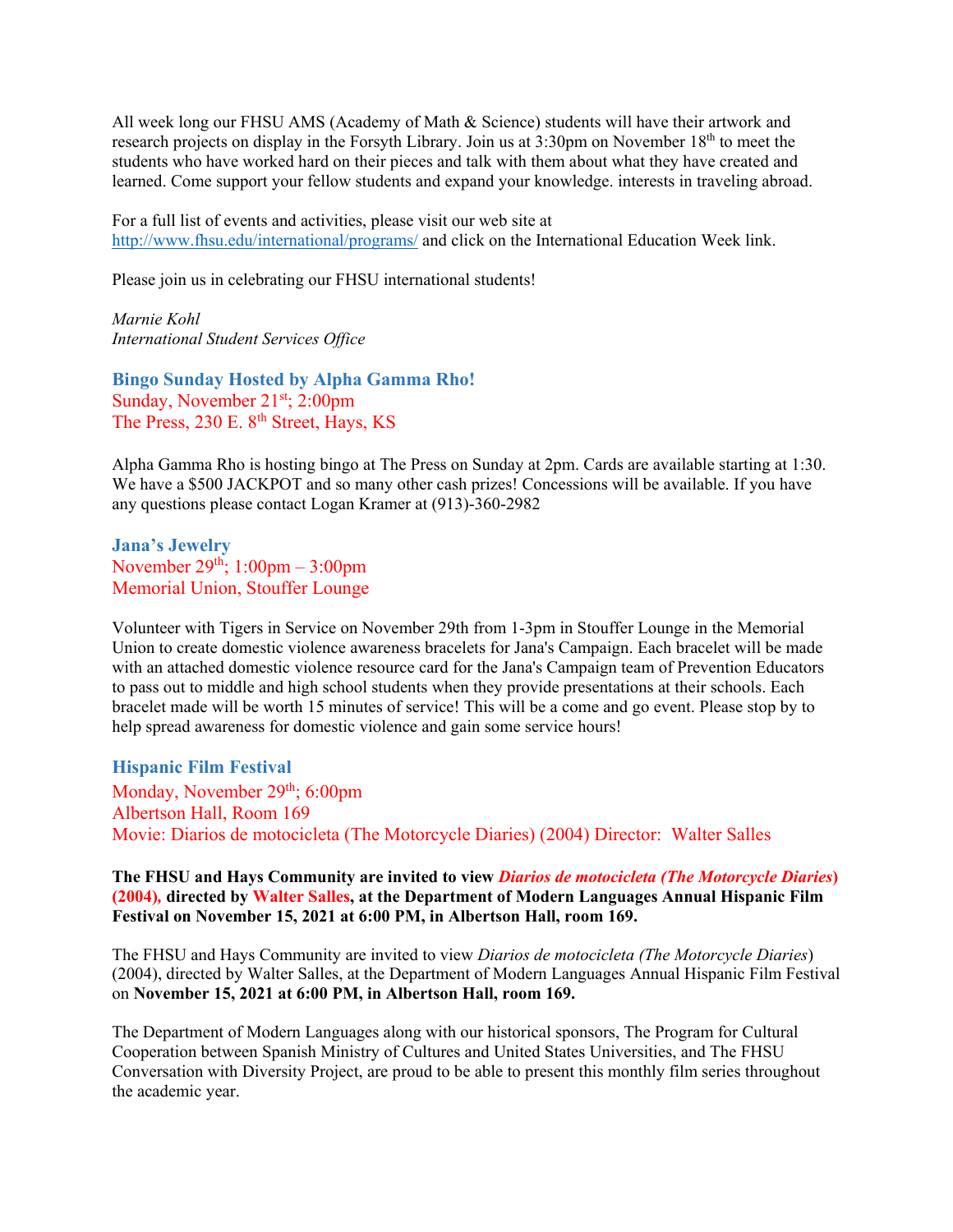For further information, contact: Dr. Espino-Bravo in Modern Languages [\(c\\_espinobravo@fhsu.edu\)](mailto:c_espinobravo@fhsu.edu).

\*All films are presented as part of the Modern Languages courses 325/326, and will be in Spanish with English subtitles.

<span id="page-12-0"></span>**FHSU Plymouth Schoolhouse Christmas Open House** Tuesday, November  $30<sup>th</sup>$ ;  $3:00$ pm –  $4:30$ pm Plymouth Schoolhouse

Come and enjoy Christmas from the past…Refreshments provided!

FREE and open to the public

*Sponsored by Science and Mathematics Education Institute*

<span id="page-12-1"></span>**CliftonStrengths Engaged** Wednesday, December 1<sup>st</sup> AND  $2<sup>nd</sup>$ ; 9:00am – 12:00pm (Both days) Virtual (Zoom) Price: \$259 (Hays Chamber & FHSU Alumni discount available)

Do you want to take your understanding of your unique CliftonStrengths to the next level? CliftonStrengths Engaged takes participants' previous knowledge of their Top 5 to a deeper, more challenging, and more significant place. In this training, participants will gain access to their Full 34 report, which will enable us to continue to hone your Top 5 as well as exploring your Top 10 and working through the 'bottom 5'; the themes that we often misconceive as weaknesses. Armed with the Top 10 themes & awareness of the bottom 5, participants will discover how each person's unique strengths can be used to find partnerships that could benefit them at work and view co-workers in new and different ways through engaging team activities.

Learn more:<https://www.fhsu.edu/cob/mdc/workshops/cliftonstrengths-engaged/index>

*There is a pre-requisite to take this training.* Please make sure you have completed the MDC workshop, "CliftonStrengths Essentials" before signing up to take "CliftonStrengths Engaged."

<span id="page-12-3"></span><span id="page-12-2"></span>**University Holiday Party and Service Awards Ceremony** Friday, December 3rd; 3:45pm Fort Hays Ballroom

Please mark your calendar for the annual Fort Hays State University Holiday Party and Service Awards Ceremony.

At 3:20 p.m. on Friday, December 3, university departments will close for the express purpose of giving all employees the opportunity to attend this event. The President's Office will provide food and refreshments before and after the program in the Memorial Union Black and Gold Room. If you wish, please go through the buffet line upon your arrival and then be seated in the Fort Hays Ballroom for the program, which should begin at approximately 3:45 p.m. We will honor faculty and staff who have served 10, 20, 30, and 40 years. The Alumni Association will present awards to 25-year employees.

You are encouraged to join the holiday celebration and to honor these employees on the length of their service to the university and the state of Kansas.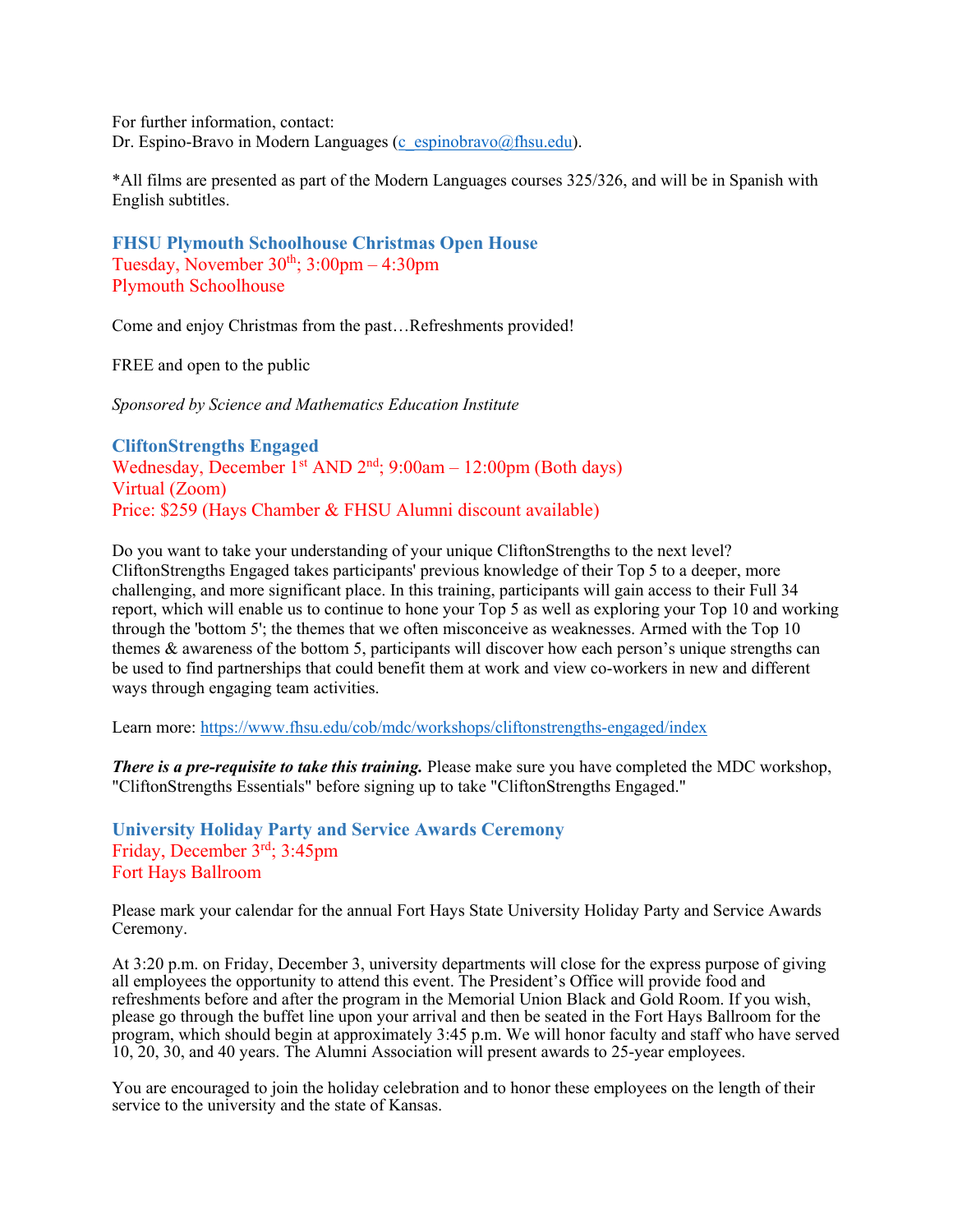#### **2021 Service Awards**

#### **40-year Employees**

Lawrence Gould

#### **30-year Employees**

Sandra Cook Keith Dreher Steven Hale Bruce Heath

#### **20-year Employees**

Jill Arensdorf Matthew Bachar Brian Flax Eric Gillock Thomas "Brad" Goebel Mark Grieve Amy Klein Patricia Levy Mary Martin Jason McCullough Gary Murphy Kenton Olliff Kimberly Perez Wendy Rohleder-Sook Tawnya Rohr Henry Schwaller IV Gina Smith Andrew Tincknell Hong Biao Zeng Michelle Zeng

#### **10-year Employees**

Ivalah Allen Alan Badgley Suzanne Becking Andi Beckman Kendal Carswell Clifton "CD" Clark Arvin Cruz Darrell Hamlin Taylor Kriley Dawne Leiker Tisa Mason Melissa Mayers Francis Mindrup Paul Nienkamp Jisook "April" Park Pauline Scott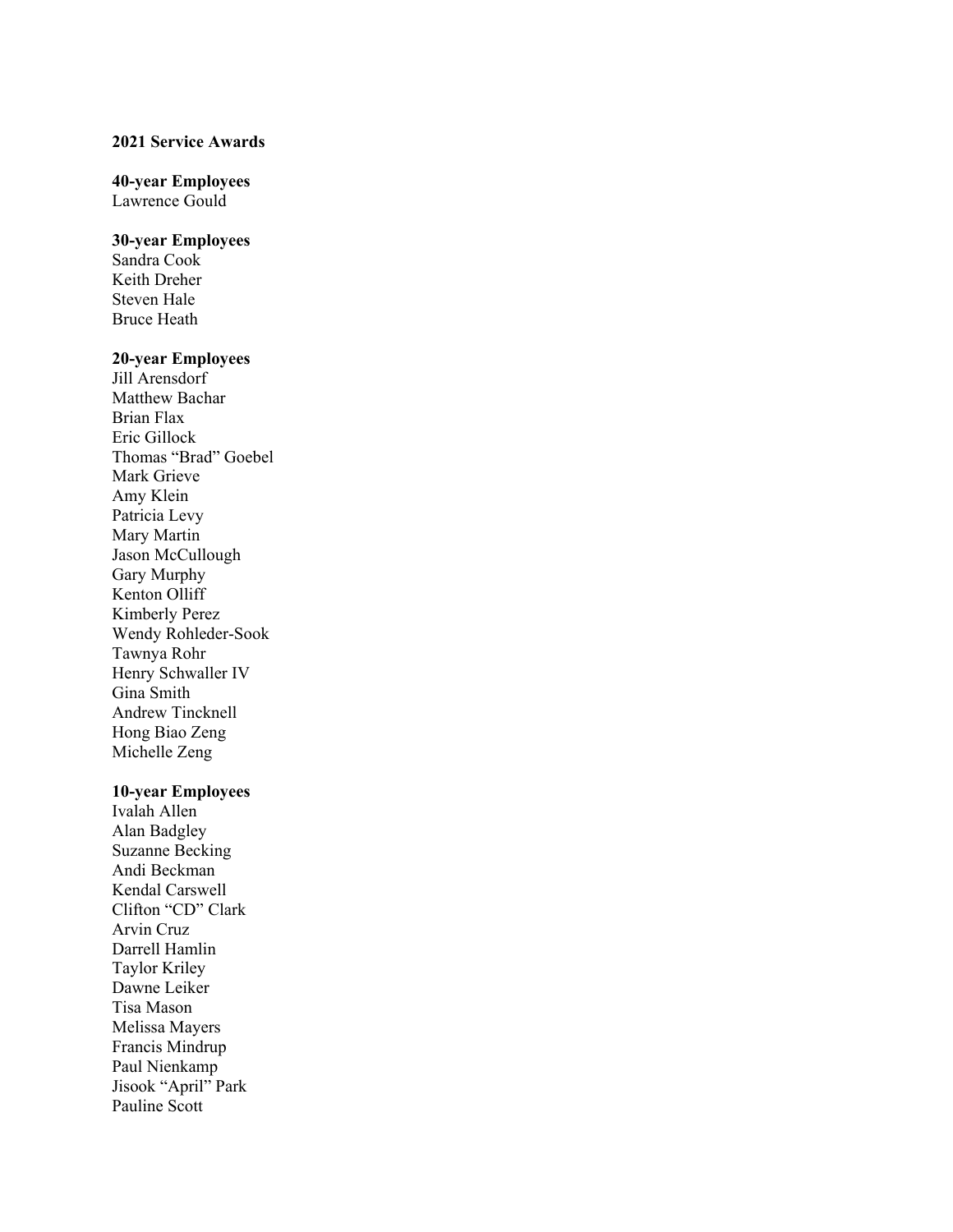Brittney VonFeldt James "Skip" Ward Sabrina William Tomme Williams Michelle Windholz Kristin Wolf Matthew Zimmerman

#### **25-year Employees**

Jeffrey Briggs Nancy Cunningham Mark Johnson Dennis King Amy Moeder Roy Soukup Debra Staab David Storer Dennis Weber Cynthia Weigel

Please contact the Office of the President at 785-628-4232 if you have questions.

**32nd Annual Fred P. Ruda Teaming Up for Tots** Saturday, December  $4<sup>th</sup>$ ; 9:00am – 1:00pm (come and go) Center for Applied Technology

The Department of Applied Technology will host community volunteers to assemble approximately 200 wooden toys. This year we are making a transforming robot.

The program is designed to spread holiday cheer to local children who may not other receive Christmas presents. All ages are welcome to volunteer for toy production, but children 12 and under must be accompanied by an adult. Jobs include sanding, running parts from station to station, putting on wheels, attaching parts, finishing and, for those who have experience, running some machine operations.

If you cannot volunteer the entire time – please come and go as it fits into your schedule. The event will be held in the Center for Applied Technology (wood shop). No need to RSVP – just show up the day of the event.

<span id="page-14-0"></span>**FHSU STEM-ED Student Chapter Annual Christmas Show: "Rudolph the Red-Nosed Reindeer"** Saturday, December 4<sup>th</sup>; 10:00am Fort Hays State University, Memorial Union, Ballroom Admission: FREE

Watch as student scientists explain why Rudolph's nose glows, how reindeer fly around the world, and so much more!

*Sponsored by Science and Mathematics Education Institute For Information contact Matthew Clay (785) 628-4578 or [maclay@fhsu.edu](mailto:maclay@fhsu.edu)*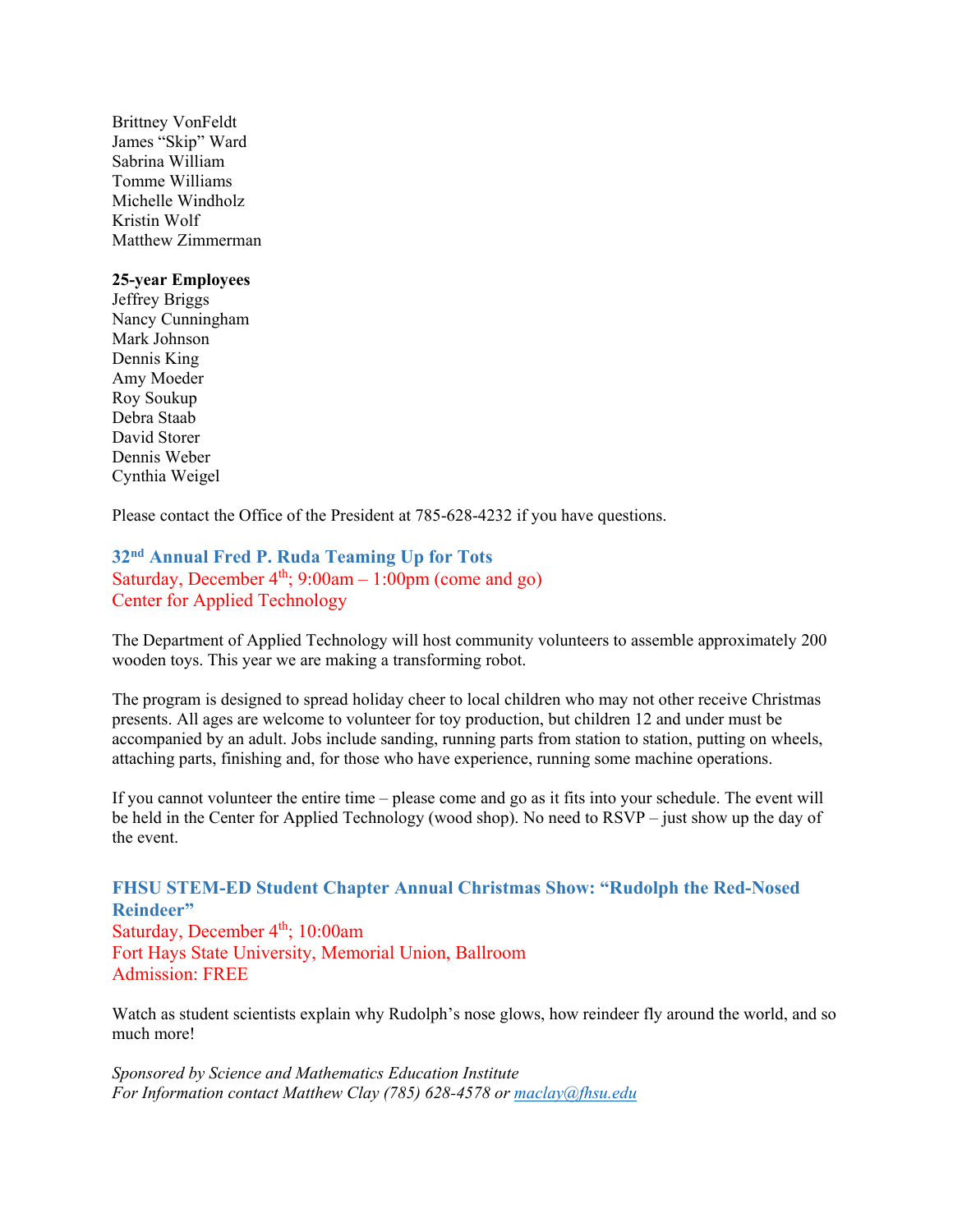### **EMPLOYMENT OPPORTUNITIES**

### <span id="page-15-0"></span>**University Police Officer**

Fort Hays State University Police is currently accepting applications for the position of University Police Officer. Position will remain open until filled. For a full description and a list of requirements go to [https://fhsu.wd1.myworkdayjobs.com/CAREERS.](https://fhsu.wd1.myworkdayjobs.com/CAREERS)

Applicant must be at least 21 years of age, no felony convictions, no convictions for domestic violence, and must maintain a valid Kansas driver's license.

### <span id="page-15-1"></span>**Chartwells Marketing Specialist/Intern**

#### **Part-time**

### **Full Job Description:**

We are hiring in October/November for a Marketing position.

- **Location:** FHSU. 410 Agnew Lane, Hays, KS 67601.
- Schedule: P/T; schedule will vary. More details upon interview.
- **Requirement**: marketing knowledge/customer service experience
- Perks: Free shift meals! \$300 sign-on bonus!
	- Internal Employee Referral Bonus Available

At colleges and universities around the country, Chartwells Higher Education is re-inventing the oncampus dining experience. We are challenging the norm and setting new standards by investing in hightech, food-infused social spaces that bring people together to promote meaningful relationships and interactions. We are food-forward difference makers, bound together by a desire to feed hungry minds and prepare students for success.

With over 300 campuses around the country, we are seeking hungry, humble and smart associates who are looking to join and grow with a diverse organization. We invite you to start your career journey with us and look forward to hearing from you.

#### **Job Summary:**

**Working as a Marketing Specialist** for the Chartwells Higher Education at Fort Hays State University will allow you the opportunity to work with GREAT people like yourself! You will also have opportunities for advancement within the company.

#### **Essential Duties and Responsibilities:**

- Leads in all marketing, advertising, and promotional activities
- Analyzes customer research, current market conditions and competitor information
- Develops and implements marketing plans
- Expands and develops marketing platforms
- Manages the productivity of the marketing plans and projects
- Monitors, reviews and reports on all marketing activity and results
- Delivers marketing activity within agreed budget
- Creates marketing presentations
- Monitors industry best practices and trends

#### **Preferred Qualifications:**

- BS in Marketing or in school for a degree in Marketing/Business
- Ability to present to large groups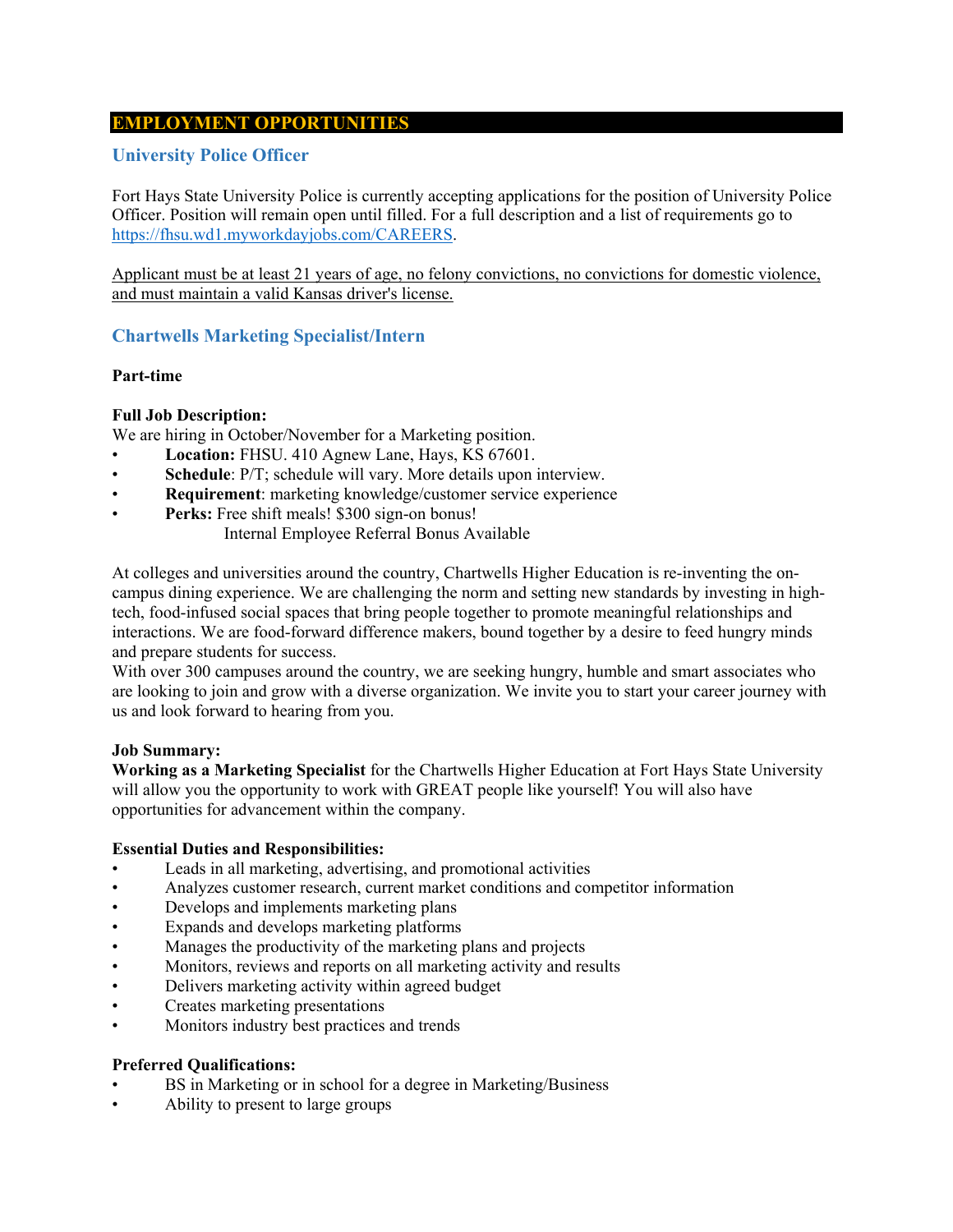- Knowledge of merchandising and promotions
- Excellent writing skills

#### **The Benefits:**

We are always looking for ways to invest in our people both inside and outside of work to help them achieve their full potential. Both full-time and part-time associates are eligible for the following benefits:

- **Medical**
- Dental
- Vision
- Opportunities for Training and Development
- Life Insurance/AD
- Disability Insurance
- Retirement Plan
- Associate Shopping Program
- Health and Wellness Programs
- Discount Marketplace
- **Identity Theft Protection**
- Pet Insurance

• Voluntary Benefits, including Critical Illness Insurance, Accident Insurance, Hospital Indemnity Insurance, Legal Services, and Choice Auto and Home Program

In addition, full-time positions also offer the following benefits to associates:

- Commuter Benefits
- Employee Assistance Program
- Flexible Spending Accounts (FSAs)

**We Make Applying Easy!** Want to apply to this job via text messaging? Text **JOB** to 75000.

The advertised program is an AI recruiting assistant that helps you apply to jobs with Compass Group. Message frequency varies. Message and data rates may apply. Text STOP to opt out or HELP for help. Terms and conditions:<http://olivia.paradox.ai/moSkg>

#### **Our Commitment to Diversity and Inclusion:**

Compass Group is an equal opportunity employer. At Compass, we are committed to treating all Applicants and Associates fairly based on their abilities, achievements, and experience without regard to race, national origin, sex, age, disability, veteran status, sexual orientation, gender identity, or any other classification protected by law.

Qualified candidates must be able to perform the essential functions of this position satisfactorily with or without a reasonable accommodation. Disclaimer: this job post is not necessarily an exhaustive list of all essential responsibilities, skills, tasks, or requirements associated with this position. While this is intended to be an accurate reflection of the position posted, the Company reserves the right to modify or change the essential functions of the job based on business necessity. \*Los Angeles applicants: Compass Group will consider for employment qualified applicants with criminal histories in a manner consistent with the requirements of the Los Angeles Fair Chance Initiative for Hiring (Ban the Box ordinance).

[https://www.compassgroupcareers.com/](https://linkprotect.cudasvc.com/url?a=https%3a%2f%2fwww.compassgroupcareers.com%2f&c=E,1,dqBPzxPeu04qBp_awRQDcKvTz0_Bh_14y6sDWIVSV6p3JAUoEzQEK8sN3Y8cscvEUKnVFTLlkI9UinQbd_SreqBF-3Pt3mXb7H1x0XTEa2piORU,&typo=1)

# <span id="page-16-0"></span>**Professional Advisor**

### **Job Description:**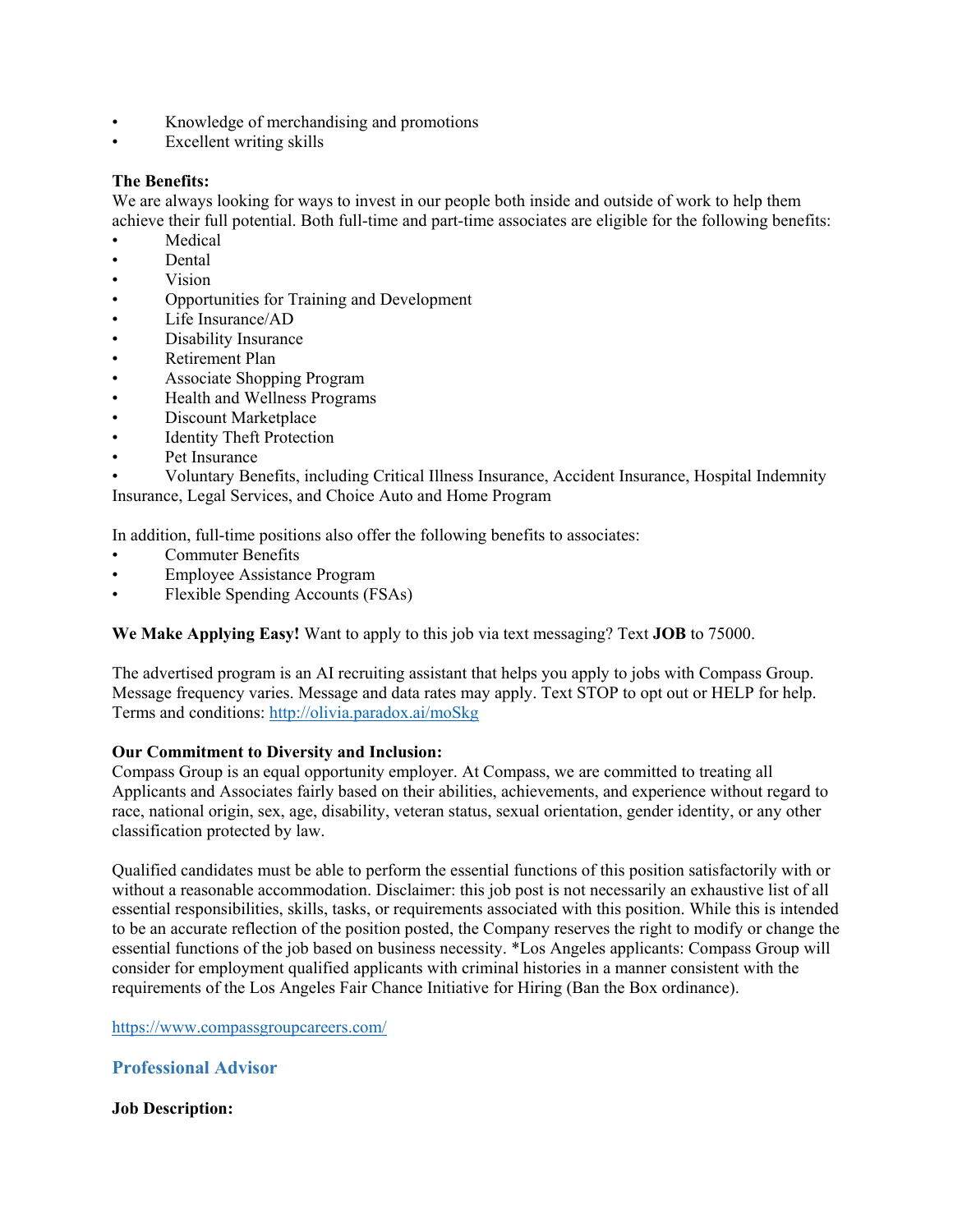This 12-month, full-time, non-teaching, non-tenure track, on-campus position proactively enhances the student experience by providing focused commitment to student success in their respective College. The professional advisor will report to the Dean or Assistant Dean of the College of Arts, Humanities, and Social Sciences and coordinate activities with appropriate department chairs.

#### **Basic Duties:**

Advises on-campus and online undergraduate students enrolled at FHSU regarding information, procedures, and academic requirements of a specific program or major; evaluates students' specific academic situations; and works with students to set reasonable academic goals aimed at timely completion of their chosen degree programs. Utilizes FHSU systems to prepare for advising of students. Interacts with students through the use of various technologies and in-person meetings. Professional advisors work with the dean of the respective college with regard to day-to-day operations and academic issues and the director of the Academic Advising and Career Exploration for training and development.

### **Priority Deadline:**

November 20, 2021

### **Base Salary Information:**

Bachelor's degree - \$36,000 per year (12-month contract) Master's degree or higher - \$39,000 per year (12-month contract)

For a full description and to apply, please visit<https://fhsu.wd1.myworkdayjobs.com/CAREERS>

### <span id="page-17-0"></span>**Adjunct Instructors in the Department of Communication Studies**

#### **Position Description**:

Seeking adjunct instructors (Non-Benefits eligible) for face to face instruction on the Fort Hays State University main campus, Hays, KS, who are available to teach communication courses on a variety of days and times. Opportunities to teach online may also be available to successful candidates.

#### **Minimum Qualifications**:

Successful applicants must hold an earned master's degree from an accredited institution and have a minimum of 18 graduate hours in the field of Communication. Must have college level teaching experience.

#### **Preferred Qualifications**:

Master's or higher degree in the field of Communication. Two or more years of recent college level teaching experience. Experience teaching Public Speaking type courses and one or more of the following courses is a plus:

- Introduction to Motion Pictures
- Media and Society
- Introduction to Organizational Communication
- Intro. to Public Relations and Advertising
- Strategic Writing and Ethics
- Visual and Creative Design
- Communication Theory
- Communication Research Methods
- Intercultural Communication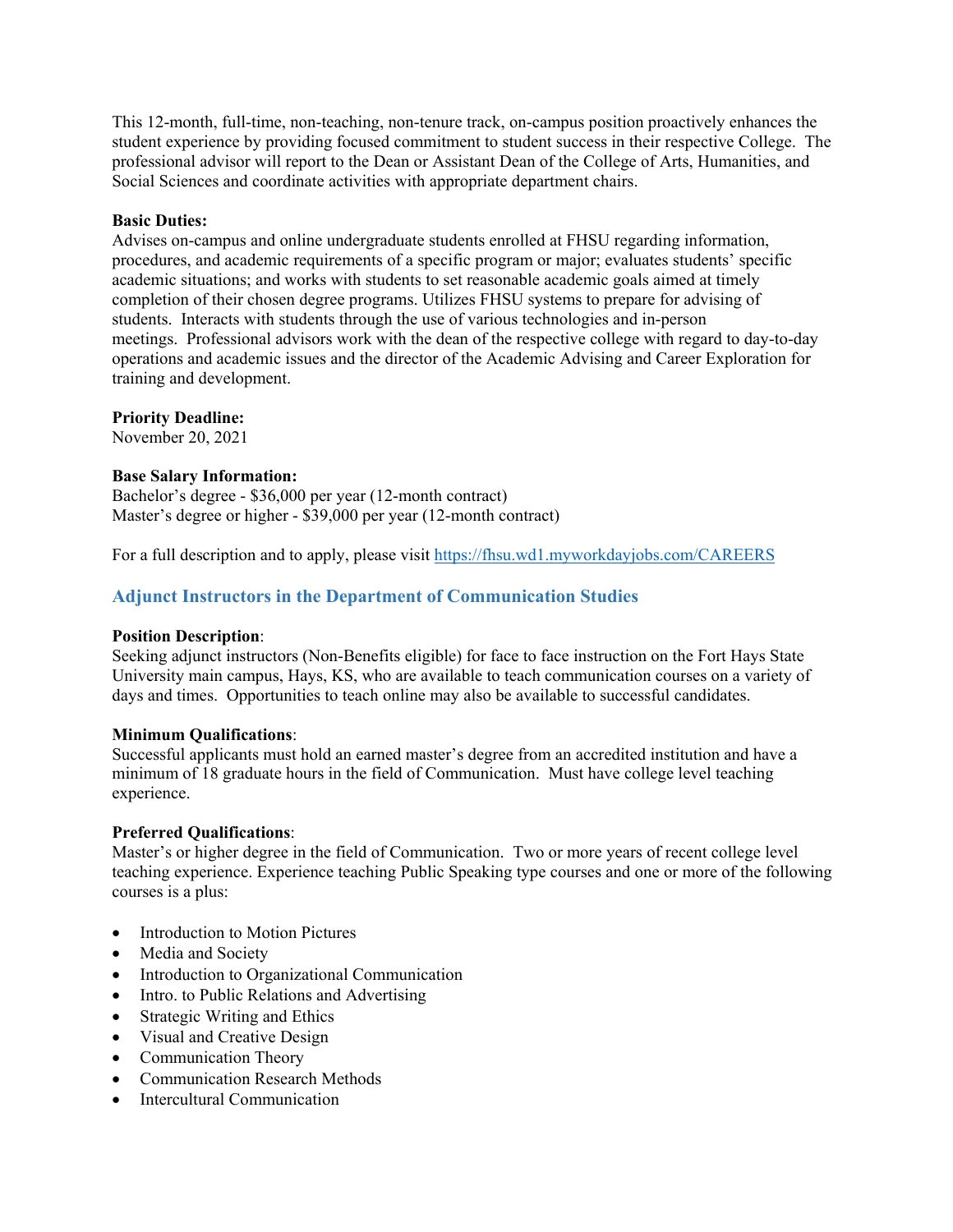- Interpersonal Communication
- Nonverbal Communication
- Listening
- Conflict Management through Communication
- Communication and Gender

**Rank:**

Adjunct Instructor (Non-Benefits Eligible)

**Appointment Date:** Spring and/or Fall 2022

#### **Application Deadline**:

Review of applications will begin immediately and continue as positions need to be filled.

For a full description and to apply, please visit<https://fhsu.wd1.myworkdayjobs.com/CAREERS>

### <span id="page-18-0"></span>**Assistant Director of Student Engagement**

#### **Position Description:**

Fort Hays State University seeks an Assistant Director of Student Engagement to serve as a member of the Student Engagement team. As a member of the Student Engagement team, the Assistant Director will assist with all areas within the department. The Student Engagement staff oversees engagement, student diversity, leadership development, fraternity and sorority life, student organizations, transition, and family programs. Student Engagement is the central-hub of student organizations and activities. Our centralized programming board works collaboratively to organize our student activities, transition programs, and diversity programs to provide social and educational experiences for students. Fraternity and Sorority Life is one of our top organizations students choose to join. There are over 120 student organizations, including 8 fraternities and sororities, on campus. Our team provides resources, support, and information on how to become and engaged leader on our campus.

For a full description and to apply, please visit<https://fhsu.wd1.myworkdayjobs.com/CAREERS>

# <span id="page-18-1"></span>**Coordinator of Student Engagement**

#### **Position Description:**

Fort Hays State University seeks a Coordinator of Student Engagement to serve as a member of the Student Engagement team. As a member of the Student Engagement team, the Coordinator will assist with all areas within the department. The Student Engagement staff oversees engagement, student diversity, leadership development, fraternity and sorority life, student organizations, transition, and family programs. Student Engagement is the central-hub of student organizations and activities. Our centralized programming board works collaboratively to organize our student activities, transition programs, and diversity programs to provide social and educational experiences for students. Fraternity and Sorority Life is one of our top organizations students choose to join. There are over 120 student organizations, including 8 fraternities and sororities, on campus. Our team provides resources, support, and information on how to become and engaged leader on our campus. This is an on-campus position, employee will report to the Fort Hays State University campus to fulfill job duties.

For a full description and to apply, please visit<https://fhsu.wd1.myworkdayjobs.com/CAREERS>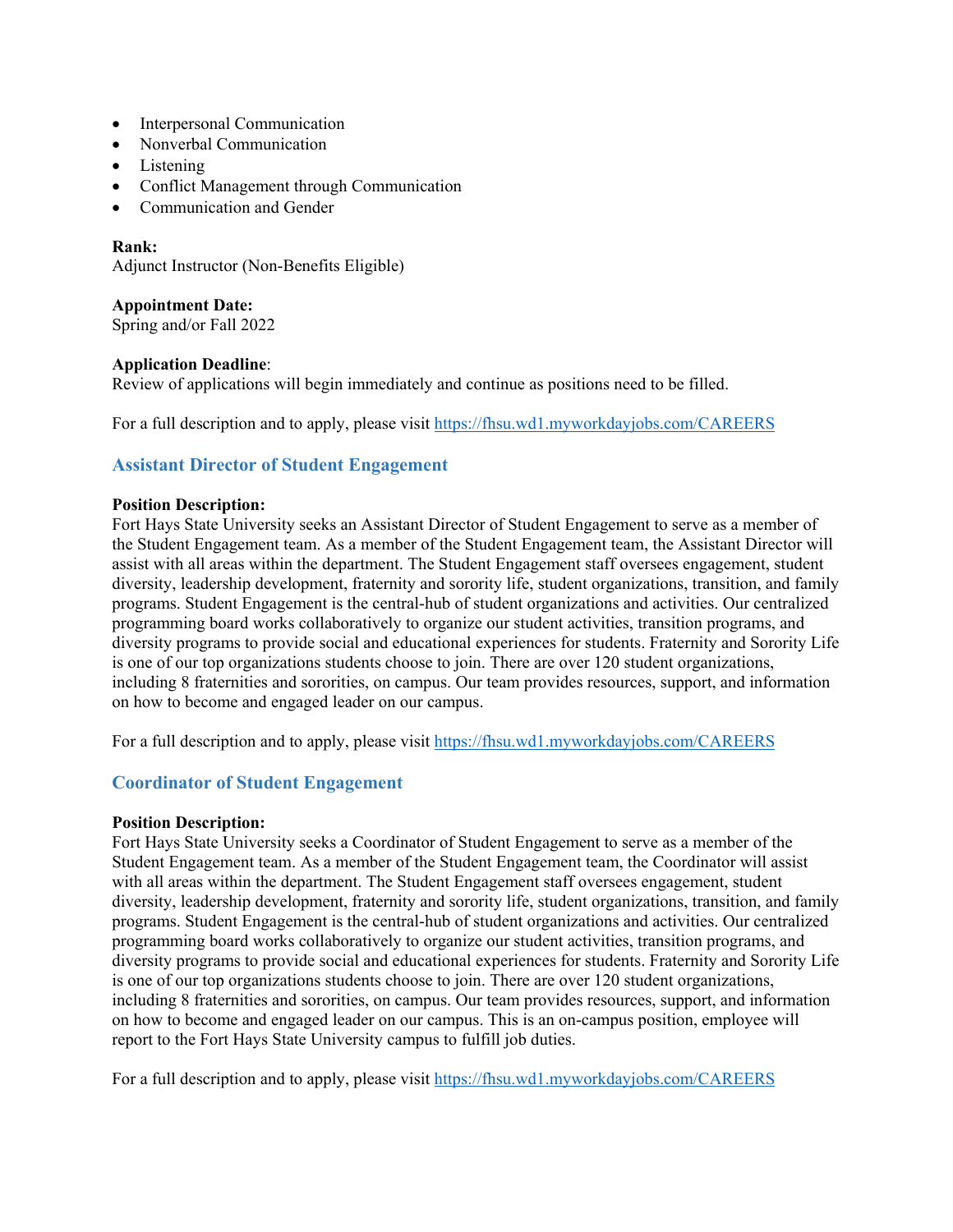# <span id="page-19-0"></span>**Senior Administrative Assistant – Allied Health Department**

#### **Position Description:**

This position involves administrative and general office support duties along with specialized tasks and provides support to the departmental chair and faculty. Duties will include communication, accounting and bookkeeping, assistance with personnel processes, data management, and public relations assignments. Will utilize standard office tools and technology and supervise and provide leadership to student employees. A successful candidate will be well organized; detail oriented; have the ability to work independently and in a team environment; have strong oral communication skills and a commitment to excellent customer service. This position reports directly to the department chair.

#### **Minimum Qualifications:**

High School diploma or GED equivalency and one year of office experience or one year of postsecondary education.

### **Preferred Qualifications:**

- Bachelor's degree
- Office experience beyond one year
- Strong written skills
- Supervisory experience
- Demonstrated ability to use and be proficient with Microsoft Office suite as demonstrated by the application documents (Outlook, Word, Excel, Access, PowerPoint)

#### **Priority Deadline:**

November 30, 2021. Screening of complete applications will begin immediately and will continue until the position is filled.

#### **Start Date:** January 2022

**Salary:** \$13.98 per hour plus benefit package

For a full description and to apply, please visit<https://fhsu.wd1.myworkdayjobs.com/CAREERS>

### <span id="page-19-1"></span>**Custodian – Residential Life**

#### **Position Description**:

Custodian, Fort Hays State University, Residential Life, full-time position, Monday through Friday, 8:00 AM to 4:30 PM.

#### **Minimum Qualifications**:

High School Diploma or GED

#### **Preferred Qualifications**:

- Custodial experience
- Experience operating custodial equipment (high speed floor buffer, carpet extractor, floor auto scrubber)

**Salary**: \$12.32 per hour, plus full benefit package

For a full description and to apply, please visit<https://fhsu.wd1.myworkdayjobs.com/CAREERS>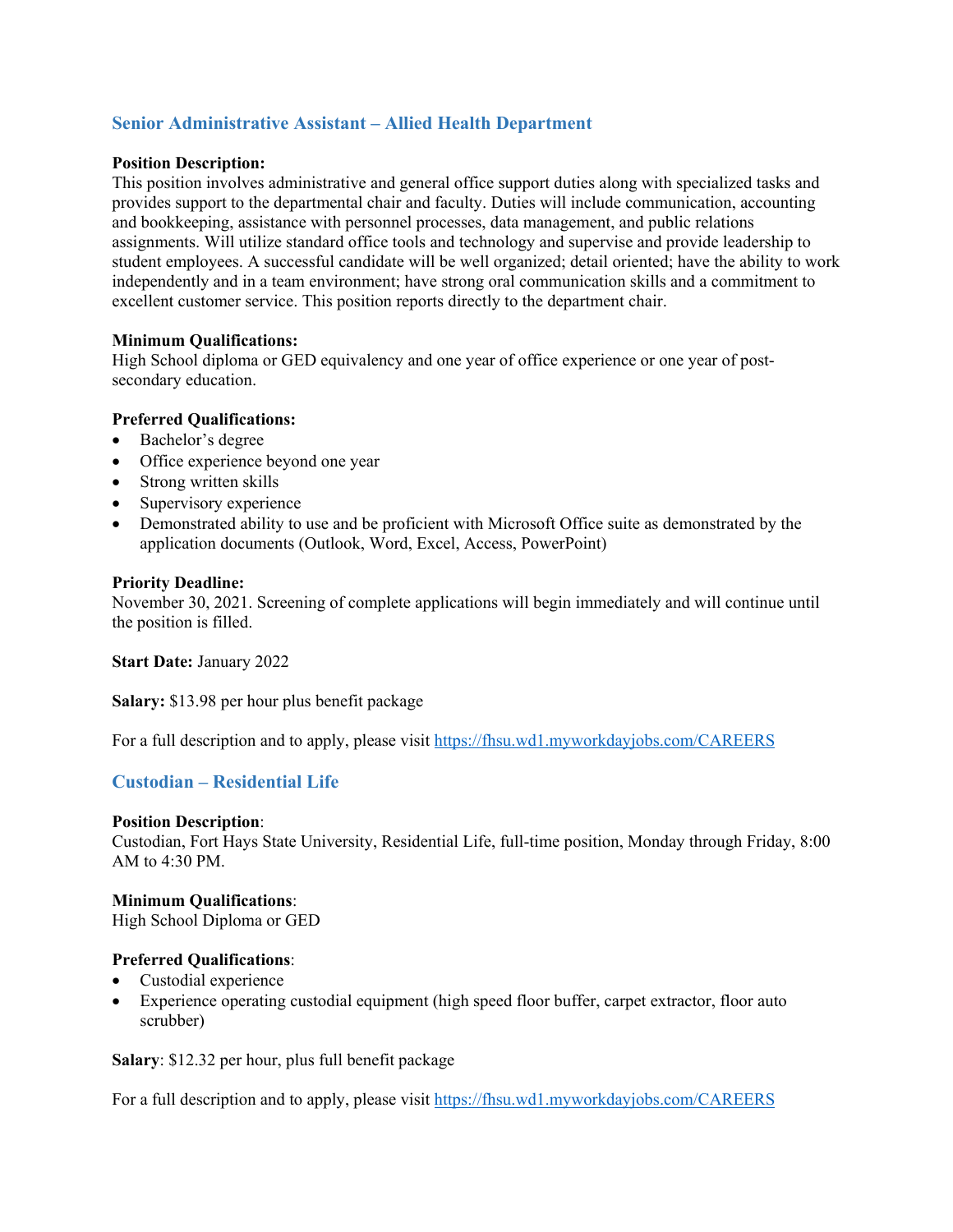# <span id="page-20-0"></span>**Human Resource Program Specialist**

#### **Position Description**:

This position performs a variety of customer service and human resource support duties. Strong written and oral communication skills, along with interpersonal and organizational skills are required. Work involves specialized and/or diverse administrative support work. Work may include the responsibility of providing assistance to the Human Resource Director and other Human Resource staff.

#### **Minimum Qualifications**:

Two years of experience in planning, directing, organizing, managing or administering personnel or human resources functions. Education may be substituted for experience as determined relevant by the agency.

#### **Preferred Qualifications**:

- Bachelor's degree in human resource management, public administration or a related field
- Excellent written communication skills
- Payroll experience
- Experience in data management
- Supervisory experience
- Experience with webpage maintenance
- Highly proficient with Microsoft Office suite

#### **Appointment Date:**

Start date will be determined after acceptance of an offer and background check clearance.

#### **Application Deadline**:

Review of applications will continue until the position is filled.

#### **Salary**:

15.75 per hour

#### **Benefits**:

Competitive benefit package<http://www.fhsu.edu/humanresourceoffice/Prospective-Employees/>

#### **Responsibilities**:

- Process bi-weekly payroll for non-benefit employees
- Research out of state tax for FHSU Online faculty
- New employee orientations
- Manage the Employee Tuition Assistance Program
- Office management
- Webpage maintenance
- Assist all employees with general questions
- Hire, train and supervise student employee
- Assist HR Director with special projects and research

For a full description and to apply, please visit<https://fhsu.wd1.myworkdayjobs.com/CAREERS>

### <span id="page-20-1"></span>**Custodian, Gross Coliseum**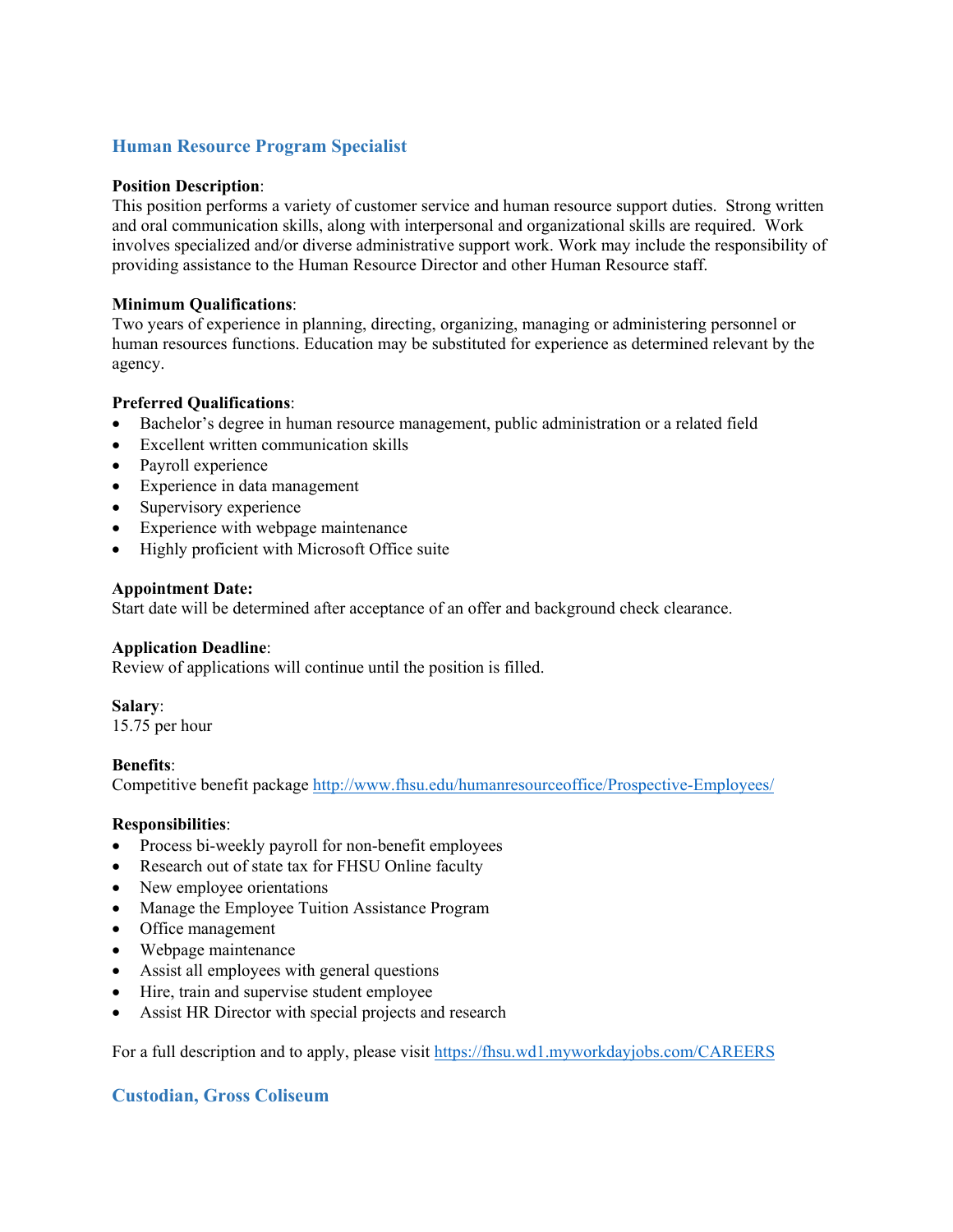#### **Position Description**:

Full-time Custodian position working at Gross Coliseum, Cunningham Hall, and the Lewis Field Facility. Regular hours are Monday – Friday, 6:00am to 2:30pm, with occasional weekend hours required.

#### **Minimum Qualifications**:

High School Diploma or GED

#### **Preferred Qualifications**:

- 1-2 years custodial experience
- Experience operating custodial equipment (high speed floor buffer, carpet extractor, floor auto scrubber)

#### **Application Deadline**:

Review of the applications will begin immediately and continue until the position is filled.

**Salary**: \$12.02 per hour

For a full description and to apply, please visit<https://fhsu.wd1.myworkdayjobs.com/CAREERS>

### **SHARE WITH STUDENTS**

### <span id="page-21-0"></span>**Student Employment Opportunities – Criminal Justice Department**

The Department of Criminal Justice is hiring for two student worker positions. One position is available now but requires the student to qualify for work-study. The other position will begin in the Spring 2022 semester and is a non work-study position. Job duties include, but are not limited to, answering the phone, scheduling campus visits, distributing mail, making copies, and any other duties as assigned by supervisor and faculty. Prefer someone who is available to work Fridays. Office hours are Monday through Friday 8:00 AM – 4:30 PM. To apply, please contact Melissa Mayers at 785-628-4639.

#### <span id="page-21-1"></span>**Student Employment Opportunities- Student Ambassador**

Do you know a student who would want to be part of a fun & energetic team? The Admissions Office is looking to fill work study and non-work study Student Ambassador positions.

POSITION DUTIES & RESPONSIBILITIES: Act as an FHSU Tour Guide for prospective students and family members. Escort students to departmental visits (academic, athletic, etc.). Duties include word processing, typing, filing, correspondence mailing, and other office duties.

SKILLS REQUIRED: Above average communication skills, word processing, typing, filing, people person who is dependable and punctual. Strong attention to detail. Good communication and public speaking skills, phone etiquette, honest, ability to multi-task. Be able to work in a fast-paced, busy office environment. Successful candidate will have consented to and successfully completed a criminal background and/or FHSU check.

To apply, please send a cover letter, resume, and references to  $\frac{\text{scdings@fhsu.edu}}{\text{scodings@fhsu.edu}}$ 

### <span id="page-21-2"></span>**Dungeons and Dragon's Cantrip N' Fall Game Night**